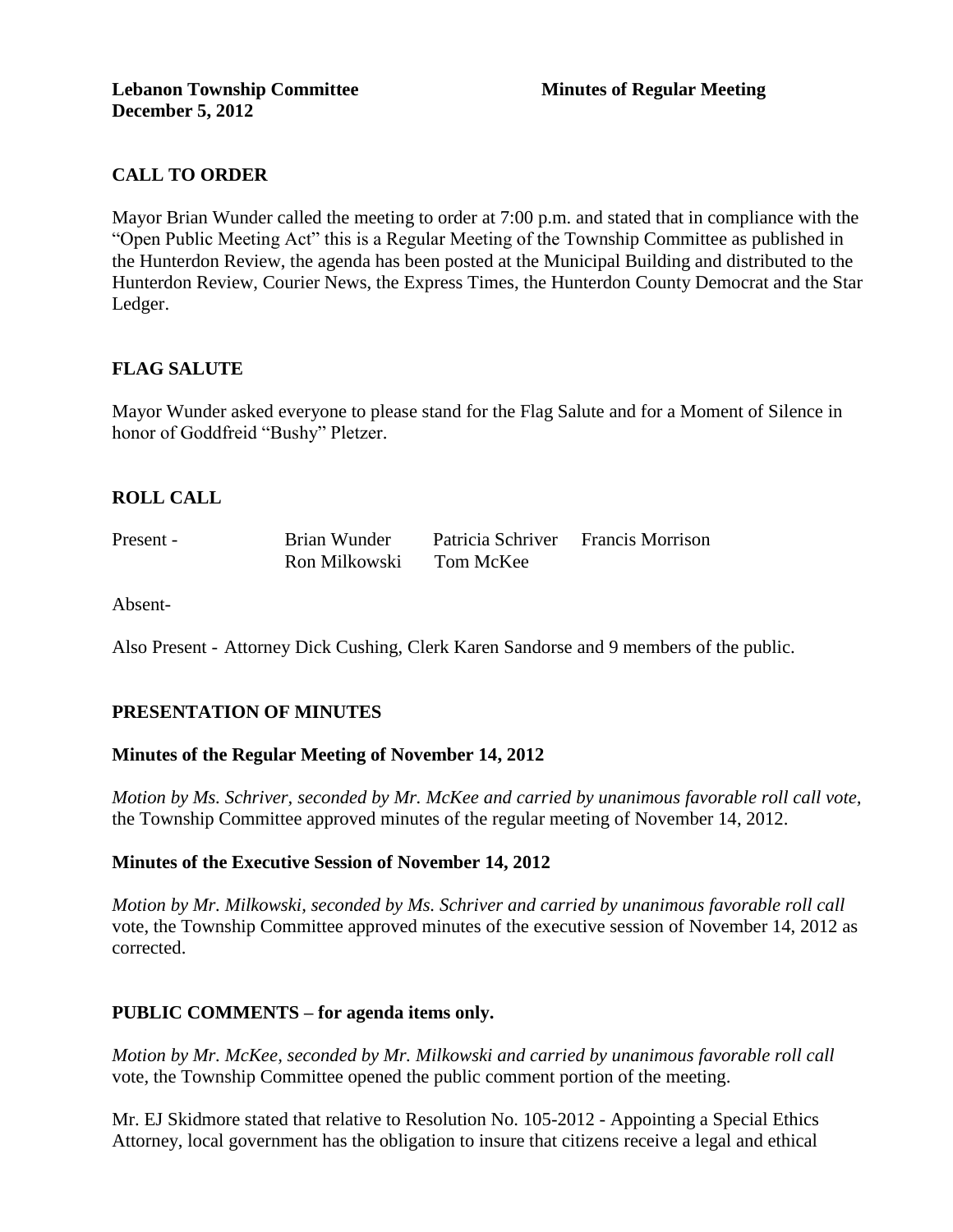LTCM 12/05/2012 Page 2 of 21

execution of government by the elected officials. The Committee has an obligation to make it right for the residents. Mr. Skidmore stated his confusion with Mr. McKee's decision, at the last meeting, to not hire a Special Ethics Attorney as he appears to be an honest man and has the best interest of the residents at heart. Mr. Skidmore provided instances when he observed or was informed of what could be considered a personal friendship between Mr. McKee and Mr. Milkowski and possibly Mr. Cryan. Mr. Skidmore also stated concerns with Mr. Milkowski, his brother, Mr. McKee and his wife being members of the Hunterdon County Republican Committee in Lebanon Township. Mr. Skidmore stated that at the 2012 Primary Election the incumbent did not get the top of the ticket, across the party line, as normal procedure. Mr. Cryan ended up with the position. Mr. Skidmore stated that in speaking with the County organization you find that Mr. Cryan was placed on the line at the recommendation of the local Republicans, Mr. Milkowski and his brother. Mr. Skidmore stated to Mr. McKee that his mere participation in the group should prohibit him from having any vote, action or say involving Mr. Milkowski personally because he and his brother may control his political future in some fashion. Mr. Skidmore stated that he hopes that Mr. McKee does what is right for the people and not participate in the discussions of hiring the Special Ethics Attorney or to vote on the matter.

Mr. Victor Hoffman stated that he has lived in the Township his entire life and if he brought something to the Committee, which required a vote, no one could vote on it as he delivered their mail. Mr. Hoffman stated that if it is crime to go out with or help your friends the country should be moved to Russia. Mr. Hoffman stated that he has spoken to Mr. Skidmore about keeping harmony in the Township, however; tonight he is not doing that. The matter should not be discussed for the newspapers to write about. Mr. Hoffman stated that if the residents did not think that the five Committee members were responsible and ethical enough to vote on a matter, they would not have voted them in. Mr. Hoffman stated that the residents have trust in the Committee and believe that what they do is going to be right. Mr. Hoffman noted that the reason people do not run for committees or school boards is because they are mocked and ridiculed if they do not agree with certain people. Mr. Hoffman stated that he thinks that the Township has to stop spending the Township's money and asked where the money will come from to pay for the Special Attorney. Mr. Hoffman noted that he feels that Mr. Milkowski is a fair man. Mr. Hoffman stated that he feels that the Committee will act ethically and will vote based on the facts brought before them. If excluding someone from the ability to vote then votes that were cast in the past should be looked at also. Some members have voted on matters linked to other people and voted on issues that they possibly should not have. Mr. Hoffman stated that he is tired of reading about the Committee in the paper and everyone should be more mature and take it within themselves. If they then find that there is something that needs an attorney they can look into it. Mr. Hoffman stated that it is his understanding that as of right now they have not found anything. Mr. Hoffman stated that it appears that they are "ice fishing, dropping the line down to see if something bites".

Mr. Bernie Cryan stated that there seems to be belief that his name was put in the "token position" on the ballot by others. Mr. Cryan stated that the way he received the position was that he works with a gentleman who has been very active in politics most of his life and career. When the gentleman found out that Mr. Cryan was running for office he informed Mr. Cryan about applying for the "token position" on the ballot. Mr. Cryan stated that he asked how the spot is handed out and was informed by his friend that typically the position goes to the incumbent but it is always worth filing the application as there is always the chance that no one else will file for the "token position". If no one else files, the position will go to whoever files the application. Mr. Cryan stated that when he brought his petition to the Clerk she noticed that the application for the ballot position was not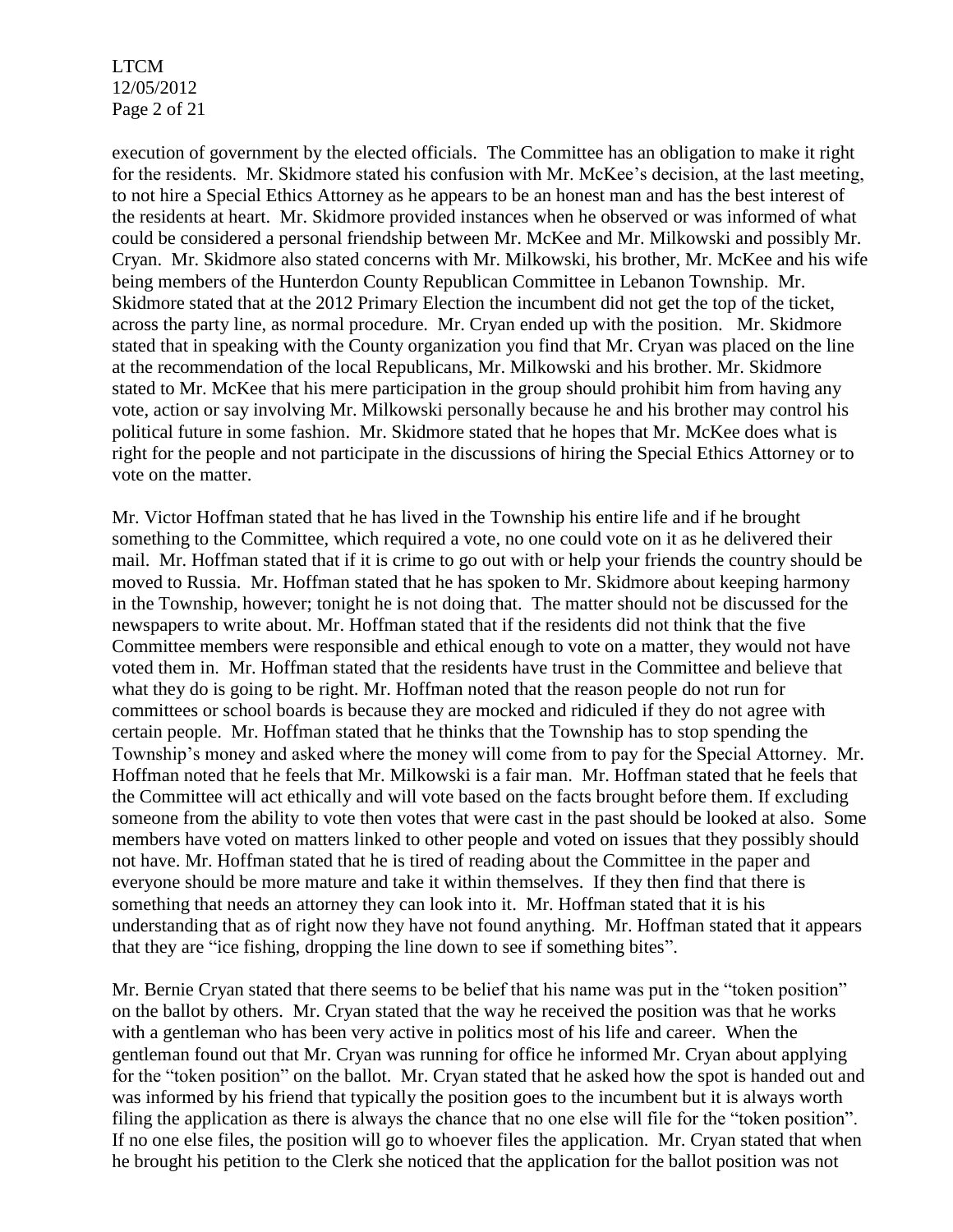LTCM 12/05/2012 Page 3 of 21

signed by Henry Kuhl and informed him that he must obtain his signature. Mr. Cryan stated that he took the application to Mr. Kuhl, when he was attending a Leonard Lance function, and it turned out that he was the only applicant, from the Township, who applied for the "token position". That is how he received the spot. Mr. Cryan stated that it had nothing to do with the Republican Committee, it was because he was the only one of the three candidates who applied for the line.

Ms. Laurie Hoffman stated that she is on the Republican County Committee, District 4. She stated that the Committee never had a meeting and never discussed who would be on the Party line. They were told that the placement would be done by Henry Kuhl. Ms. Hoffman stated that so much time is wasted at meetings fighting about everything and nothing productive ever gets done. She stated that the Committee destroyed the Rescue Squad, instead of dealing with it, because someone did not like what they were doing and then they went on to the Fire Department because someone did not like what they were doing. Ms. Hoffman stated that now the Township has lost the Rescue Squad, the Fire Dept. didn't want it and now the Committee is fighting to get it back. Ms. Hoffman stated that now the Committee is fighting amongst themselves. They should just move on.

Ms. Nancy Darois stated that months ago she told the Committee that once you are a member of the Township Committee you took an oath stating that you would strive to do things for Lebanon Township. They cannot do things that are unethical. They are there to take care of the Township and keep it moving forward. Ms. Darois stated that the Committee has done some good things but some things have gone downhill.

Ms. Kathryn Koch of Raritan River Road stated that she has information relative to the FEMA Grant application which may be useful in the Grant process. Ms. Koch is one of the 2011 flood victims and is one of three families who are eligible for the grant money to raise their home up. Ms. Koch thanked whoever applied for the grant as they did it prior to Hurricane Irene. The money has been obligated and is in need of the Township's and FEMA's signatures. Ms. Jillian Stokely, of FEMA, will be bringing the grant application back to FEMA once signed by the Township. Ms. Koch stated that she has been informed by Ms. Stokley that she should not start construction until the Township signs off on the grant. Ms. Koch stated that all permits are in place, she has been before the Board of Adjustment and the DEP. All is in order but they cannot start demolition until the grant is signed by the Township. Attorney Cushing stated that he received the paperwork today and looked it over. He feels that it would be helpful for Ms. Koch to provide additional information when the agenda item is discussed during the meeting.

*Motion by Mr. Milkowski, seconded by Ms. Schriver and carried by unanimous favorable roll call*  vote*,* the Township Committee closed the public comment portion of the meeting.

#### **RESOLUTIONS**

#### **Resolution No. 97-2012 – Cancel Outstanding Checks**

*Motion by Mr. Milkowski, seconded by Ms. Schriver and carried by unanimous favorable roll call*  vote, the Township Committee approved Resolution No. 97-2012 as attached.

## **TOWNSHIP OF LEBANON COUNTY OF HUNTERDON STATE OF NEW JERSEY**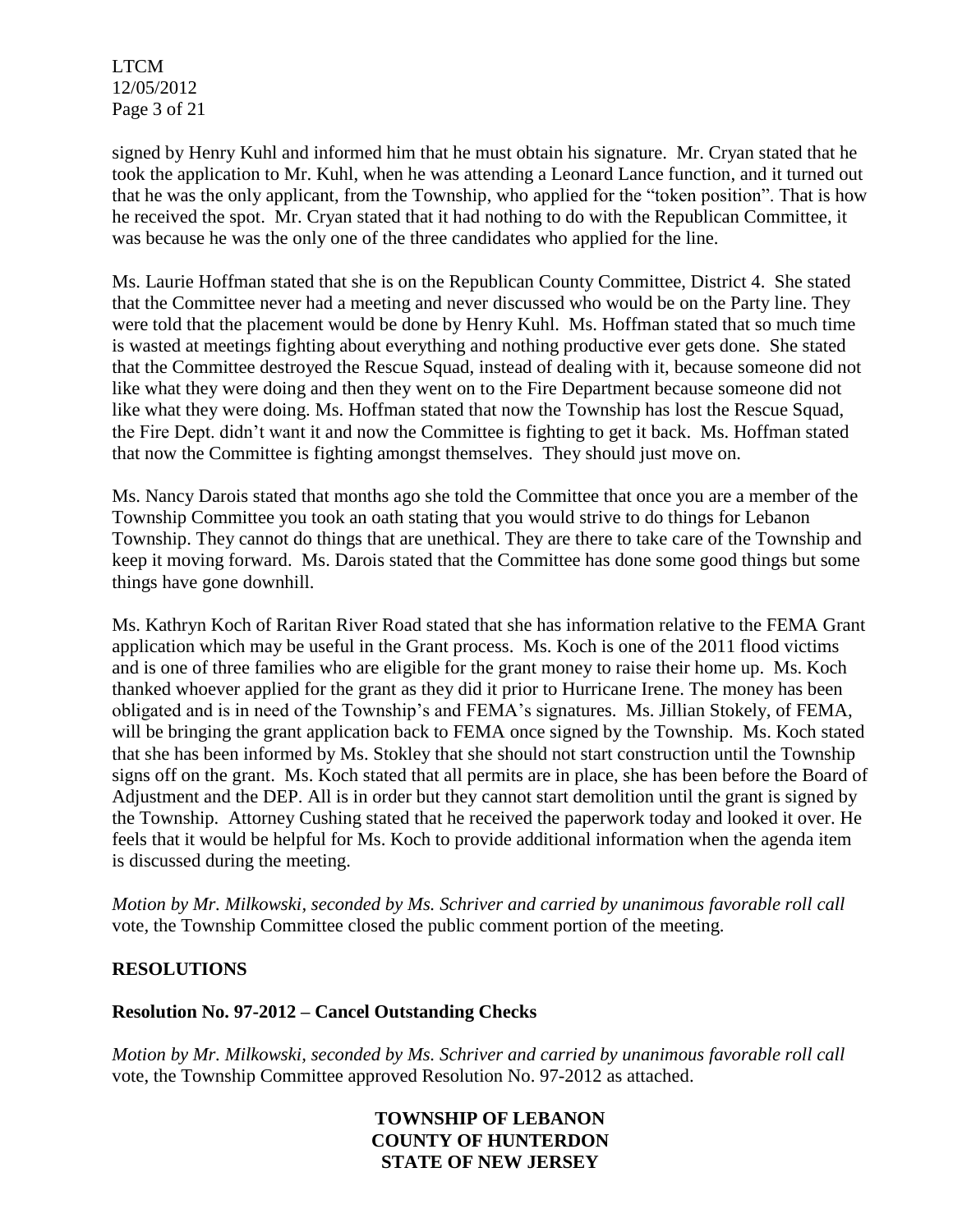#### **RESOLUTION NO. 97-2012 CANCEL OUTSTANDING CHECKS**

#### **Resolution No. 98-2012 – Authorizing a Shared Court**

*Motion by Ms. Schriver, seconded by Mr. Milkowski and carried by favorable roll call vote, the* Township Committee approved Resolution No. 98-2012 as written below.

#### **TOWNSHIP OF LEBANON HUNTERDON COUNTY, NEW JERSEY RESOLUTION NO. 98-2012 RESOLUTION AUTHORIZING A SHARED SERVICES AGREEMENT FOR A SHARED MUNICIPAL COURT BETWEEN THE TOWNSHIP OF LEBANON AND THE TOWNSHIP OF TEWKSBURY.**

WHEREAS, the Township of Lebanon and the Township of Tewksbury recognize the economies achieved through the implementation of a Shared Municipal Court; and WHEREAS, an agreement to enter into a shared service for municipalities is permitted under

*N.J.S.A.* 40A:65-1 *et seq*., the "Uniform Shared Services and Consolidation Act"; and

WHEREAS, *N.J.S.A.* 2B:12-1(c) allows for the establishment of Shared Municipal Courts by resolution; and

WHEREAS, the form of agreement for the Shared Municipal Court was agreed to by the parties and has been approved by the State Judiciary by letter dated September 10, 2012; and

WHEREAS, the parties will take those steps required to implement the Shared Municipal Court including complying with the requirements of the State Judiciary as set forth in the September 10 approval letter; and

WHEREAS, Lebanon Township will appoint as its own Municipal Court Judge, Court Administrator, Prosecutor or Public Defender pursuant to *N.J.S.A*. 2B:12-1(c) those individuals who will be or have been appointed by Tewksbury Township to fill those positions; and

WHEREAS, the Township Committee desires to enter into a Shared Services Agreement for a Shared Municipal Court between the Township of Lebanon and the Township of Tewksbury substantially in the form attached in order that the Shared Municipal Court becomes operational on January 1, 2013.

NOW, THEREFORE, BE IT RESOLVED, by the Township Committee of the Township of Lebanon, County of Hunterdon, New Jersey, that the Mayor and Clerk are hereby authorized to sign a Shared Services Agreement for a Shared Municipal Court between the Township of Lebanon and the Township of Tewksbury substantially in the form attached.

#### **Resolution No. 99-2012 – Recognizing Ronald M. Sworen**

*Motion by Mr. Milkowski, seconded by Ms. Schriver and carried by unanimous favorable roll call*  vote, the Township Committee approved Resolution No. 99-2012 as written below.

## **TOWNSHIP OF LEBANON COUNTY OF HUNTERDON STATE OF NEW JERSEY RESOLUTION NO. 99-2012 RECOGNIZING RONALD M. SWOREN**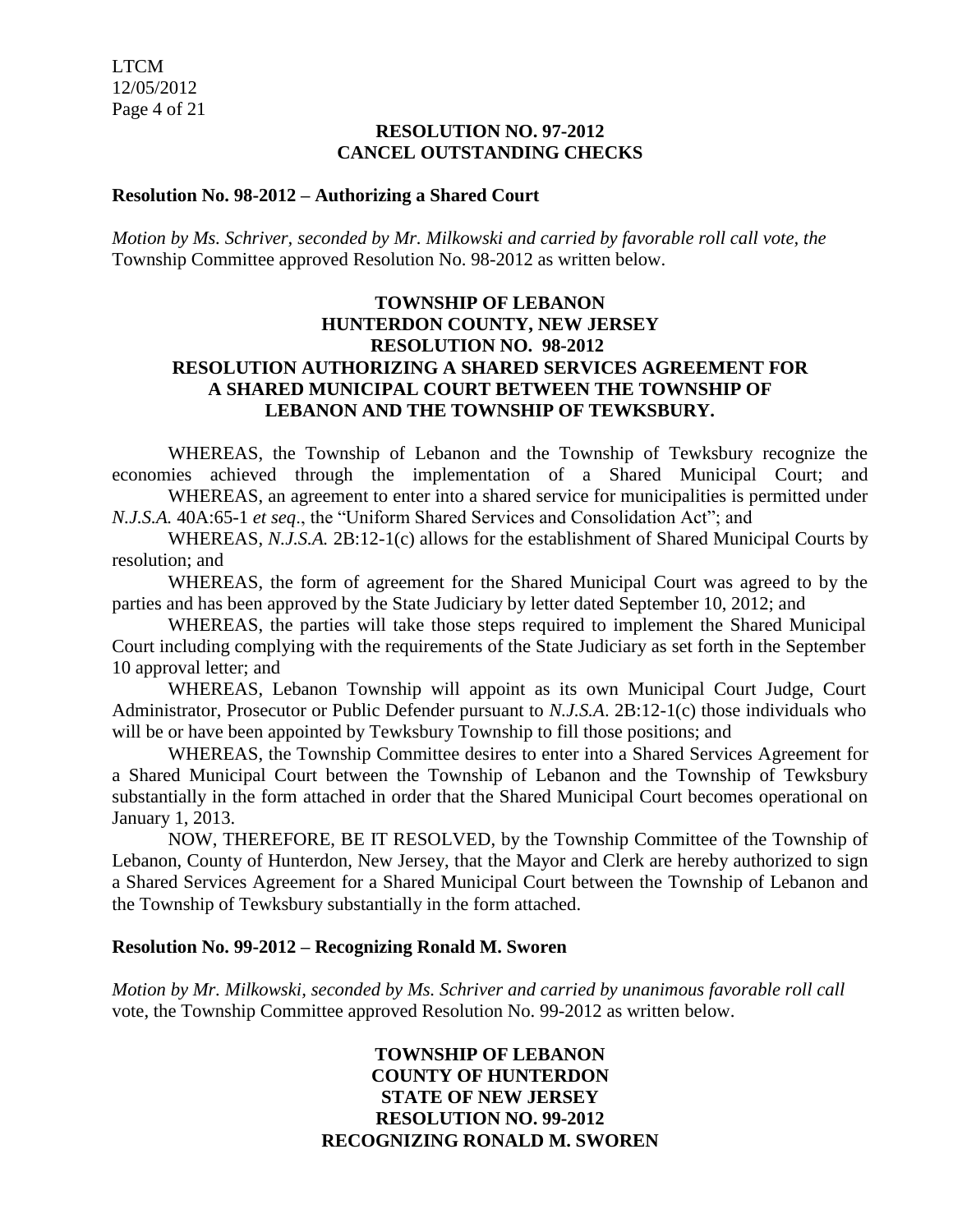LTCM 12/05/2012 Page 5 of 21

WHEREAS, Ronald M. Sworen is a long time resident of the Borough of Frenchtown having resided in the Borough since 1977; and

WHEREAS, Ronald M. Sworen began serving the Borough of Frenchtown as a Councilman in 1979 through 1995 and serving as Mayor from 1996 through 2011; and

WHEREAS, Ronald M. Sworen has served the County of Hunterdon as a member of the Board of Chosen Freeholders since 2007 with his term ending on December 31, 2012; and

WHEREAS, while serving as a member of the Freeholder Board, Ronald M. Sworen has been a member of the Planning Board and served as Liaison to: the Vocational Board of Education (Polytech), the Department of Public Safety/Emergency Management, the Division of Information Technology, the Library Commission, the Parks and Recreation Division, the Open Space Advisory Board and the Health Services Division; and

WHEREAS, Ronald M. Sworen has served the residents of the County of Hunterdon through his activity with the Hunterdon County Chamber of Commerce Business and Government Committee; Co-Founder of the Delaware Valley Municipal Alliance; Trustee and Elder for the Frenchtown Presbyterian Church; Hunterdon County Municipal Officers Association; Hunterdon Economic Partnership; New Jersey Department of Transportation Coordinator Management Committee for Route 29; New Jersey League of Municipalities (NJLOM) COAH Task Force Committee and Conference; NJLOM Land Use and Environmental Committee; NJLOM Hometown Security Task Force; NJLOM Heavy Truck Task Force; Executive Board of the NJLOM; Board of Directors for the New Jersey Association of Counties; New Jersey Conference of Mayors President and Board of Directors; and

WHEREAS, Ronald M. Sworen has held the titles of New Jersey Mayor of the Year; Frenchtown Lions Club Citizen of the Year; New Jersey League of Municipalities Elected Officials Hall of Fame and the New Jersey League of Municipalities Mayor's Hall of Fame.

NOW, THEREFORE, BE IT RESOLVED, that the Township of Lebanon Committee hereby recognizes Ronald M. Sworen for his outstanding contributions to the County of Hunterdon and his many accomplishments while in office; and

BE IT FURTHER RESOLVED, that the Township of Lebanon Committee wishes Ronald M. Sworen much success in all his future endeavors.

#### **Resolution No. 100-2012 - Refund for Overpayment of Taxes**

*Motion by Mr. Milkowski, seconded by Mr. McKee and carried by unanimous favorable roll call*  vote, the Township Committee approved Resolution No. 100-2012 as written below.

#### **TOWNSHIP OF LEBANON COUNTY OF HUNTERDON STATE OF NEW JERSEY RESOLUTION NO. 100-2012 REFUND FOR OVERPAYMENT OF TAXES**

WHEREAS there exists an overpayment of \$1,695.11 for fourth quarter 2012 taxes due to a duplicate payment for Block 10, lot 13, 283 Rocky Run Road, Lebanon Township and,

WHEREAS this amount has been requested for refund by Stephen Scipione Esq, attorney for the owners of the property, Kathleen & Raymond Gallagher.

THEREFORE BE IT RESOLVED, that the Treasurer be authorized to prepare and Mayor, Treasurer and Clerk be authorized to sign a refund check in the amount of \$1,695.11 for Kathleen & Raymond Gallagher.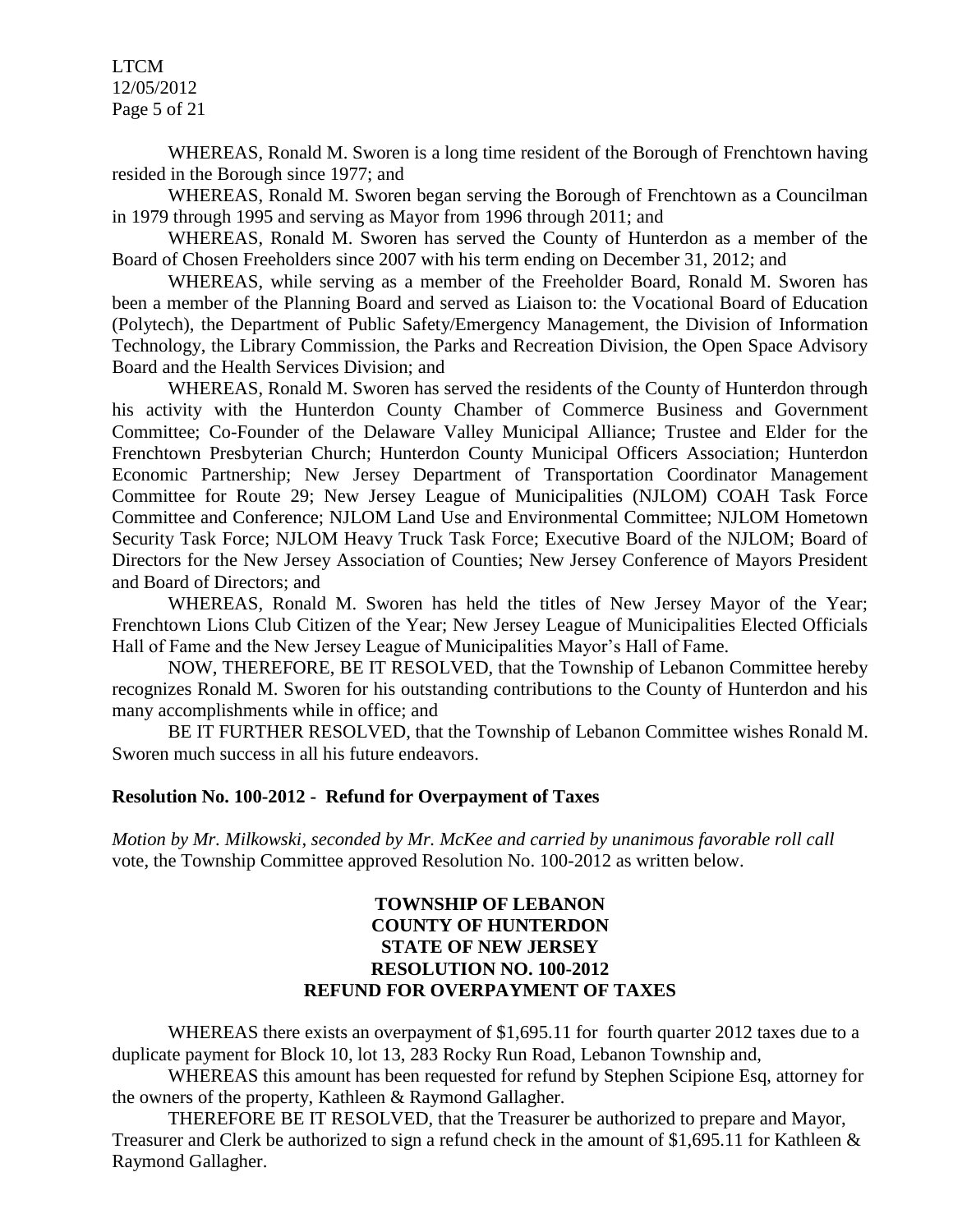LTCM 12/05/2012 Page 6 of 21

#### **Resolution No. 101-2012 - Refund for Overpayment of Taxes**

*Motion by Ms. Schriver, seconded by Mayor Wunder and carried by unanimous favorable roll call*  vote, the Township Committee approved Resolution No. 101-2012 as written below.

#### **TOWNSHIP OF LEBANON COUNTY OF HUNTERDON STATE OF NEW JERSEY RESOLUTION NO. 101-2012 REFUND FOR OVERPAYMENT OF TAXES**

WHEREAS there exists an overpayment of \$1,589.11 for fourth quarter 2012 taxes due to a duplicate payment for Block 38, lot 52, 17 Sliker Road, Lebanon Township and,

WHEREAS this amount has been requested for refund by Professional Settlements, INC, for the owners of the property, Louis and Mary Ellen Ventrillo

THEREFORE BE IT RESOLVED, that the Treasurer be authorized to prepare and Mayor, Treasurer and Clerk be authorized to sign a refund check in the amount of \$1,589.11 to Louis and Mary Ellen Ventrillo.

#### **Resolution No. 102-2012 – Redemption of Tax Sale Certificate**

*Motion by Ms. Schriver, seconded by Mayor Wunder and carried by unanimous favorable roll call*  vote*,* the Township Committee approved Resolution No. 102-2012.

#### **TOWNSHIP OF LEBANON COUNTY OF HUNTERDON STATE OF NEW JERSEY RESOLUTION NO. 102-2012 REDEMPTION OF TAX SALE CERTIFICATE**

WHEREAS the Tax Collector did sell a Tax Sale Certificate # 201106 on October  $26^{TH}$ 2011, on Block 51, lot 14.07, to US Bank Cust for Crestar Capital and,

WHEREAS the amount of \$21,637.29 has been collected from William Gianos Esq, attorney for the owners of this property located at 1 Lilac Lane, Lebanon Township.

THEREFORE BE IT RESOLVED that the Treasurer be authorized to prepare and the Mayor, Treasurer and Clerk be authorized to sign a check in the amount of \$21,637.29 for the redemption of Tax Sale Certificate #201106and a check in addition for the return of premium

collected for this certificate in the amount of \$2,800 be made payable to US Bank Cust for Crestar Capital for this redemption.

#### **Resolution No. 103-2012 - Chapter 159- Body Armor Grant**

*Motion by Mr. Milkowski, seconded by Mayor Wunder and carried by unanimous favorable roll call*  vote*,* the Township Committee approved Resolution No. 103-2012.

#### **TOWNSHIP OF LEBANON COUNTY OF HUNTERDON**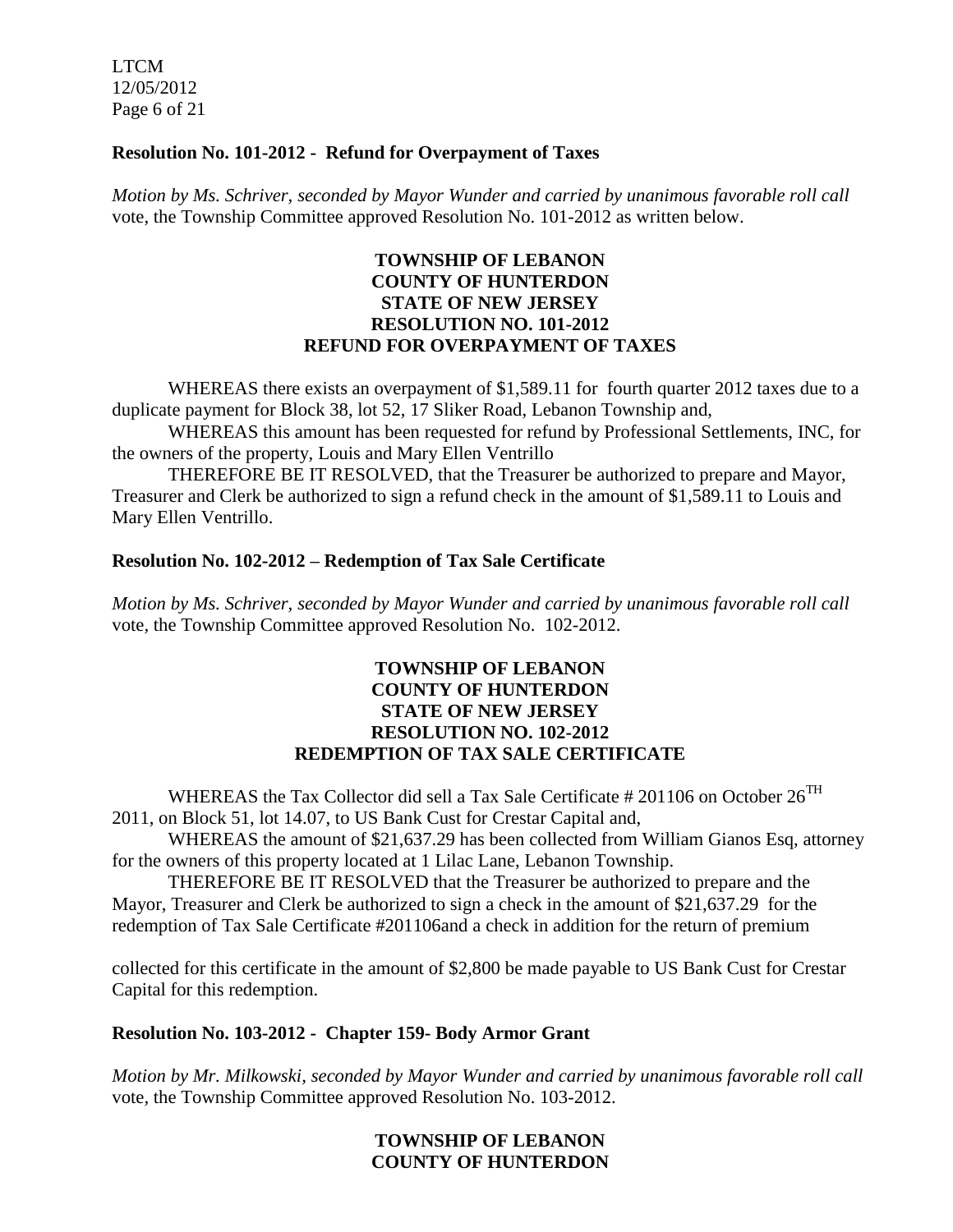#### **STATE OF NEW JERSEY RESOLUTION NO. 103-2012 CHAPTER 159**

WHEREAS, N.J.S. 40A4-87 provides that the Director of the Division of Local Government Services may approve the insertion of any special item of revenue in the budget of any county or municipality when such item shall have been made available by law and the amount thereof was not determined at the time of the adoption of the budget, and

WHEREAS, said Director may also approve the insertion of an item of appropriation for an equal amount, and

SECTION 1,

NOW, THEREFORE BE IT RESOLVED that the Township of Lebanon, Hunterdon County, hereby requests the Director of the Division of Local Government Services to approve the increase of \$ 1,288.09 for an item of revenue in the budget of the year 2012 as follows:

Miscellaneous Revenues –

Revenue Offset with Appropriations – Body Armor Grant

Total with increase to be \$ 1,288.09

SECTION 2,

BE IT FURTHER RESOLVED that a like sum of \$ 1,288.09 be and the same is hereby appropriated under the caption of:

General Appropriations -

Public & Private Programs Offset by Revenues – Body Armor Grant

State/Federal Share \$ 1,288.09

Non State Share \$

Total with increase to be \$ 1,288.09

FURTHER RESOLVED that two certified copies of this resolution with a copy of the appropriate documentation be forwarded to the Division of Local Government Services.

## **Resolution No. 104-2012 - Request to Reserve Open Space Trust Funds**

*Motion by Ms. Schriver, seconded by Mr. Milkowski and carried by unanimous favorable roll call*  vote*,* the Township Committee approved Resolution No. 104-2012.

#### **TOWNSHIP OF LEBANON COUNTY OF HUNTERDON STATE OF NEW JERSEY RESOLUTION NO. 104-2012 REQUEST TO RESERVE OPEN SPACE TRUST FUNDS**

WHEREAS, ten percent of the Hunterdon County Open Space Trust Fund raised from the open space tax collected annually in each municipality is available for municipal open space purposes each year; and

WHEREAS, the Township of Lebanon does not have immediate plans to use its portion of the Open Space Trust Funds, however, are researching options relative to improvements to Lebanon Township Memorial Park; and

WHEREAS, the Township of Lebanon wishes to reserve its FY 2011 share of the Fund for use in the 2013 year.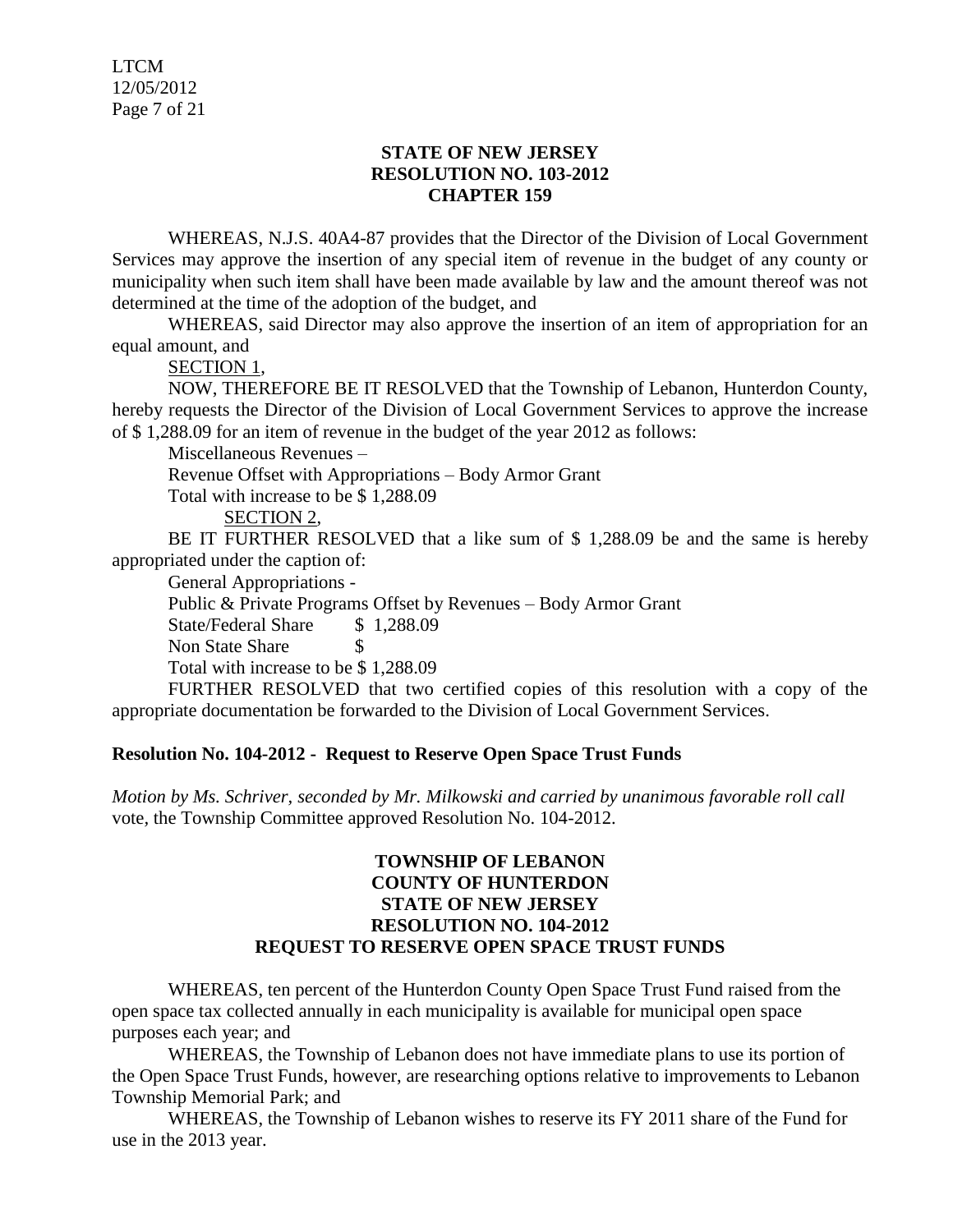LTCM 12/05/2012 Page 8 of 21

NOW, THEREFORE, BE IT RESOLVED, by the Township Committee of the Township of Lebanon, County of Hunterdon and State of New Jersey that it hereby asks the Hunterdon County

Board of Freeholders to reserve the Town's share in the amount of \$29,230.81, of the Hunterdon County Open Space Trust Fund collected in 2011 for use in the 2013 year.

BE IT FURTHER RESOLVED that a copy of this Resolution shall be forwarded to the Hunterdon County Board of Freeholders and the County Open Space Coordinator.

#### **Resolution No. 105-2012 - Appointing a Special Ethics Attorney**

Attorney Cushing stated that questions have been raised as to whether a Committee person's actions were consistent with the Municipal Ethics Law. A letter was sent to the Local Finance Board asking if they would conduct an investigation of the claims. The Local Finance Board responded back stating that there needed to be a detailed statement based on fact to initiate and investigation. It would be necessary to note the specific sections of the Local Ethics Law that may have been violated. The response also stated that if there were any ongoing investigations being conducted by any other State agencies the Local Finance Board would not open another investigation. The Committee voted that a formal investigation should be conducted. Attorney Cushing stated that he and his office recused themselves as they did not feel that it would be appropriate to conduct an investigation on a Township Committee person. The Committee decided to contact the Institute of Local Government Attorneys to obtain a recommendation for an attorney to conduct the investigation. Three names were provided with Mr. Lawrence Cohen being the closest geographically.

Mr. Milkowski asked the Committee what he is actually being accused of. Mr. Milkowski stated that this could cost the Township \$30,000.00 - \$40,000.00 and is open ended. Ms. Schriver stated that she does not know what the cost would be but she sits on the Committee to look out for the residents. She said that the alleged violation involves spending of Township money unnecessarily and she does not know if it is right or wrong. Ms. Schriver stated that she has asked for Mr. Milkowski to come forward to discuss the error but never has. Now it has come to the point where everyone else has become involved. Ms. Schriver stated that the Committee is following through with what the Finance Board requested. Ms. Schriver stated that she is not sure that Mr. Milkowski is guilty of anything. Mr. Milkowski stated that there has to be specific details to provide the attorney or else the Committee is giving him a blank check. Mayor Wunder stated that Mr. Milkowski's participation with LOSAP, as a Committeeman, is the basis of the problem. The preparation of the LOSAP report was not in conformity with the Township's ordinance or with the Fire Department's by-laws. Mayor Wunder stated that Mr. Milkowski participated in matters as a Committeeman and had not recused himself. Mr. Milkowski asked when this happened. Mr. Milkowski stated that when he is a fireman he is a fireman and when he is on the Committee he is a Committeeman. Mayor Wunder stated that as a Committeeman and a fireman, Mr. Milkowski should not have been participating in Fire Department matters such as meetings, LOSAP, etc. Mr. Milkowski stated that there are other Committeemen who have voted on matters that should be looked into also. Mr. Milkowski stated that if the Committee is hiring an ethics attorney then he should look into everything. Mr. Milkowski stated that the resolution should be amended to include everyone and questioned if he was being singled out. Mr. Milkowski stated that the Mayor calling special meetings with another Committee member should be looked at because it is an ethics violation as it could be a voting majority. Ms. Schriver asked Attorney Cushing if it is a violation to meet with one other Committee person. Attorney Cushing stated that it is not a violation to meet as long as it is less than the majority of members present. Mr. Milkowski stated that the law states a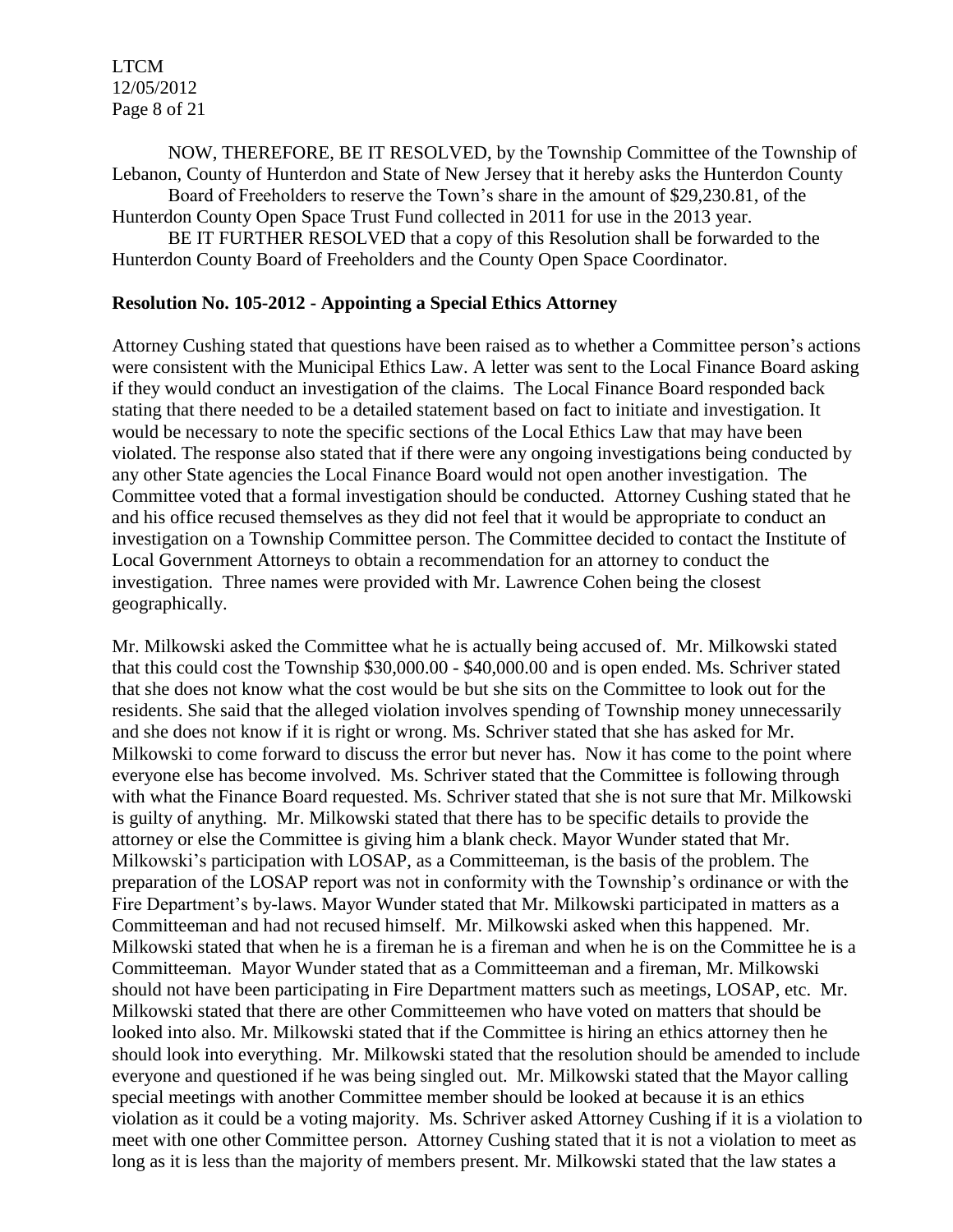LTCM 12/05/2012 Page 9 of 21

voting majority and noted that at the last meeting, two members of the Committee carried the vote in hiring the ethics attorney.

Mr. Milkowski stated that when briefly looking through the minutes he noticed that several years ago the phone service in the Township was change. He did not see any competitive pricing being collected. The only mention was a phone conference with a Committeeman, the Clerk and a phone vendor and the phone service was changed. This has not been mentioned and it is thousands of dollars. Mr. Milkowski asked Mayor Wunder if it was a violation for him to be involved in meetings at the Fire Department while being on the Committee. Mayor Wunder stated that it is a violation. Mr. Milkowski asked Mayor Wunder if he is willing to set the Township back thousands of dollars to conduct the investigation based on that.

Mr. McKee stated that if this is a two prong effect, as Mr. Skidmore has noted in the past, then LOSAP should not be discussed at this time. Mr. McKee stated that he finds the matter to be wrong. He does not deny his friendships but he will not recuse himself from this matter either. Mr. McKee stated that he does not like the entire matter and it could have been handled differently. The Committee could have gone back to the Local Finance Board for advice. The Committee could have provided them with a name, an ethical violation, a time and date and they would have looked into the complaint for the Committee. Mr. McKee informed Mr. Skidmore that the way of life in Lebanon Township is different than he must realize. Mr. McKee stated that in the Township people are neighborly but Mr. Skidmore calls it personal. Mr. McKee stated that the residents are neighbors and they help each other; this is a farming community. Mr. McKee stated that Mr. Skidmore does not understand it. Mr. McKee stated that he feels that this matter should be reconsidered; the Committee should go to the Local Finance Board and let them determine what issues the Committee has, if there are any. Mr. McKee stated that the Committee has not waited to receive any information to see what direction to move. Mr. McKee stated that Mr. Milkowski is his friend but he is arguing the matter because it is wrong.

Mayor Wunder stated that he feels that having friends on the Committee is wrong. Mr. Milkowski stated that the Mayor canceled the last regular meeting because of weather conditions and there was an inch of snow. Mr. Milkowski stated that he found out later that the meeting was canceled because the Mayor's supporting Committee member was not going to be present at the meeting. Mayor Wunder stated that the Township was due to have high winds that evening, which is why he canceled the meeting.

*A motion was made to by Mayor Wunder seconded by Ms. Schriver to approve Resolution No. 105-* 2012.

### **TOWNSHIP OF LEBANON COUNTY OF HUNTERDON STATE OF NEW JERSEY RESOLUTION NO. 105-2012 APPOINTING A SPECIAL ETHICS ATTORNEY**

WHEREAS, the Mayor and Committee have determined that there is a need for the appointment of a Special Counsel to conduct an investigation that cannot be conducted by the Municipal Attorney, and

WHEREAS, the Mayor and Committee have consulted with outside Counsel to determine a suitable choice, and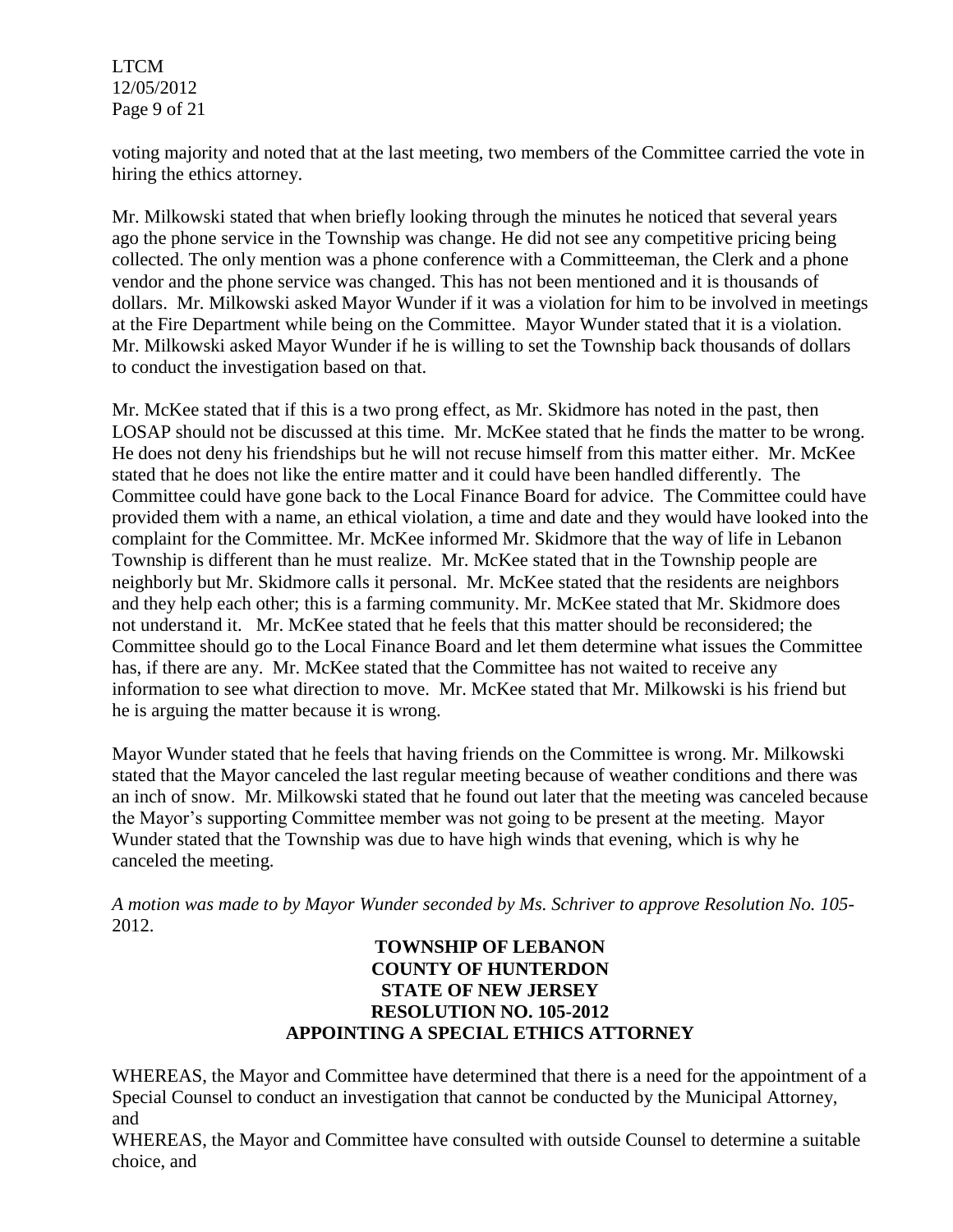LTCM 12/05/2012 Page 10 of 21

NOW THEREFORE BE IT RESOLVED, the Lawrence Cohen of the law firm of Courter, Kobert and Cohen is appointed as Special Counsel for the purpose of conducting an investigation of a Committeeman and is hereby appointed subject to following conditions:

- 1) The hourly rate shall be \$175.00.
- 2) The amount budgeted for this project shall not exceed \$
- 3) The notice of the appointment of Special Counsel will be published once in a newspaper in the Hunterdon County Democrat.
- 4) The CFO certifies that there are adequate funds in the budget for this purpose.

BE IT FURTHER RESOLVED, that the Mayor and Clerk are hereby to execute a professional services agreement in a form acceptable to the Municipal Attorney.

Ms. Schriver asked Attorney Cushing if the Committee has been following what the Local Finance Board has urged them to do. Attorney Cushing stated that the Local Finance Board said that they need to have detailed facts provided to them as to what the suspected wrong doing was and how it violates any particular section of the Local Ethics Law. Ms. Schriver stated to Mr. McKee that they are trying to follow the direction of the Local Finance Board. Mr. McKee stated that if the Local Finance Board is provided with a potential violation they will investigate the complaint for the Township and they will then render advice, a penalty or a fine. Mr. McKee believes that the other Committee members "jumped the gun". He does not believe that the taxpayers money needs to pay for the investigation and the Committee can still find out if there is an issue. Mayor Wunder stated that that he disagrees and believes that the Local Finance Board wants the Committee to conduct the initial fact finding investigation and then they will review the findings. Mr. McKee asked the Mayor to name the potential violation. Mayor Wunder stated Official Misconduct. Mayor Wunder stated that he is going to follow the law and the facts. Mr. Milkowski stated that originally Mayor Wunder had this matter sent to the Prosecutor's Office and they found nothing. They provided a list of things to do and suggested that the Fire Department meet with the Township Attorney. Mr. Milkowski stated that the Fire Department was trying to do that but the Mayor blocked it. Mayor Wunder stated that he blocked the meeting because Mr. Milkowski acted on his own, outside of the Committee. Mr. Milkowski stated that he had nothing to do with it. Mayor Wunder questioned Mr. Milkowski as to why he provided the Attorney with the Fire Department by-laws. Mr. Milkowski stated that the Attorney asked for a copy. Mr. Milkowski stated that the Fire Department asked to meet with the Attorney. Mayor Wunder stated that no one came to the Committee requesting to meet with the Attorney; the Fire Department went around the Committee. Mr. Milkowski stated that the Fire Department was following what the Prosecutor's office suggested. Mr. Milkowski stated that he feels that the Mayor is distorting the facts because of his hatred for him. Mr. Milkowski stated that the Mayor needs to recuse himself from the matter because of it. Mr. Milkowski stated that he went to a FEMA meeting and collected information regarding the chipping of brush from the storm. Mr. Milkowski called the Mayor the next day but the Mayor did not answer or return the call. Mr. Milkowski stated that he contacted the Clerk because it was time sensitive and needed to ask to have a special meeting. Mayor Wunder stated that he spoke to the DPW Manager on the matter. Mr. Milkowski asked Attorney Cushing if there is any legitimacy in a member having so much hostility for another. Attorney Cushing stated that personal interests can effect matters however all Governing Body members should work toward the advancement of the public good, which is the function of the Governing Body. Mayor Wunder stated that the feels that the integrity and the honor of the Township will sit on this ethics matter.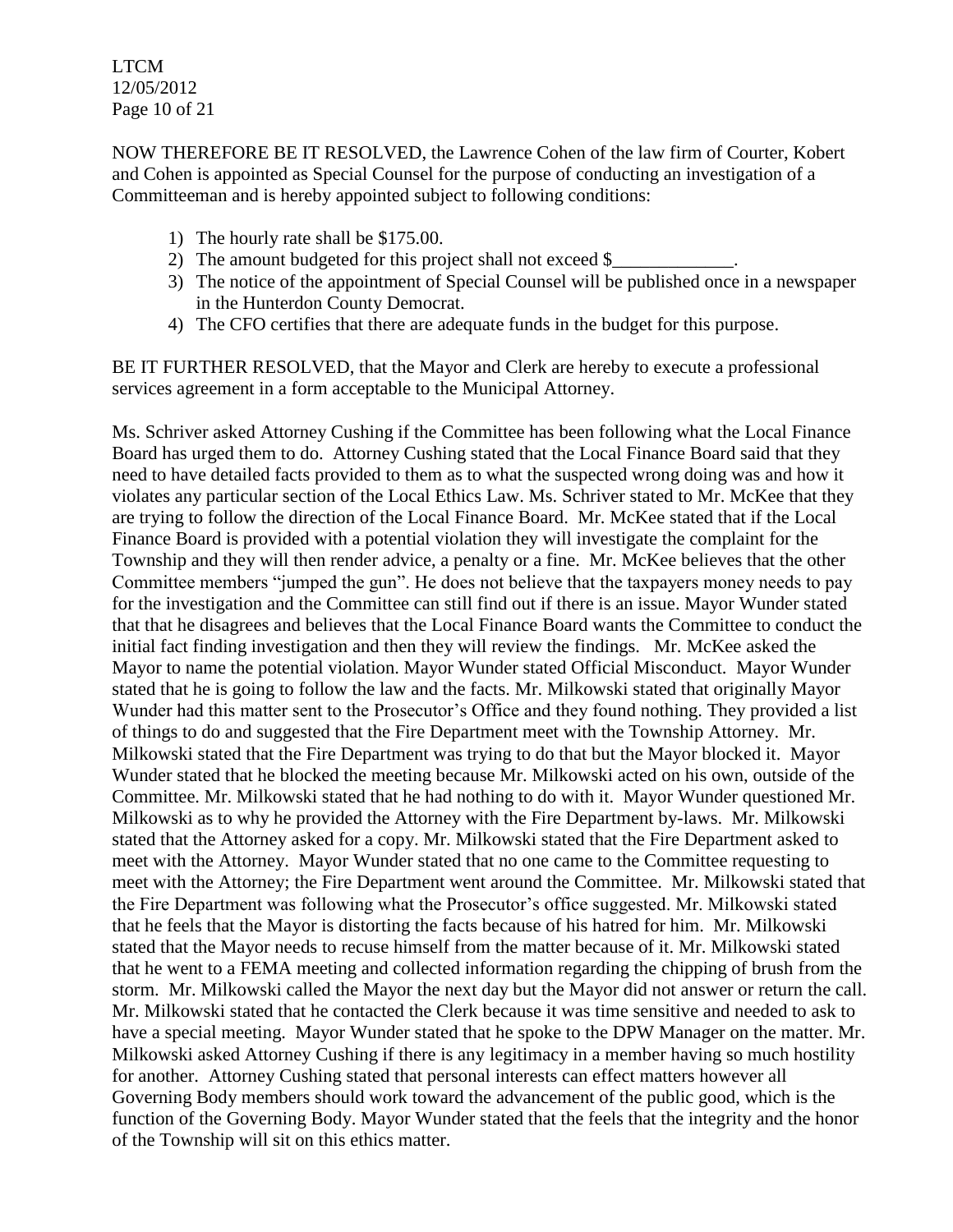LTCM 12/05/2012 Page 11 of 21

Mr. McKee stated that he feels that they should table hiring the Special Attorney and contact the Local Finance Board to handle the issue in a more tax friendly manner. Ms. Schriver stated that at this point she feels that the hiring of the Special Attorney needs to be tabled as it appears that the Committee is getting nowhere. Ms. Schriver stated that there may be a few people who have concerns with an ethics problem and she feels that it does need to be investigated but the Committee needs to look into alternate means of investigating the issue.

*Motion by Mr. McKee, seconded by Mr. Morrison and carried by favorable roll call vote, the* Township Committee approved tabling the appointing of a Special Ethics Attorney. AYES: Schriver, McKee, Morrison NAYS: Wunder ABSTAIN: Milkowski

Ms. Schriver asked what the next procedure would be in moving forward with an investigation by the Committee. Mayor Wunder stated that he spoke to the LOSAP Auditor who is conducting the review. Mayor Wunder was informed that in the preliminary review it was discovered that there were a number of issues that raise a red flag. Mr. Milkowski stated that based on the report provided the concerns are on the First Aid Squad. Mayor Wunder stated that he spoke with the Auditor and it is not just the Squad. Mr. Milkowski stated that the Mayor is correct as there are items that the Committee needs to follow through on; the comments are all over the board.

Ms. Schriver asked the Attorney how to move forward. Attorney Cushing stated that the Committee is about to receive the report from the Auditor. Attorney Cushing suggested waiting until the report is received from the Auditor which will lay out the facts. The Committee can determine at that time if they should move ahead with an investigation or not. Attorney Cushing stated that the Committee has an Auditor conducting an investigation and accumulating pertinent documents. Based on the findings, if the Committee chooses to hire an attorney in the future, they will have most of what they need to provide to the lawyer and he can make an ethics determination.

## **OLD BUSINESS**

## **Storm Branch/Brush Cleanup**

Mr. Milkowski stated that he and the OEM Coordinator attended a FEMA meeting. FEMA will provide for 75% of the cost for cleanup of brush for 30 days of work. They will pay full time wages for 30 continuous days within the next six months. The Township must place a public notice and brush must be placed at the curb. Future storms cannot be included in this cleanup. Mayor Wunder stated that he spoke to the DPW Supervisor and he is working on the cleanup with no problems.

The announcement will be placed on the webpage and the police sign.

Mr. Milkowski stated that stumps need to be located and documented.

*Motion by Ms. Schriver, seconded by Mr. McKee and carried by unanimous favorable roll call vote*, the Township Committee approved meeting the requirements of FEMA for brush cleanup by advertising and setting up a 30 day period of time. The DPW Manager is to be involved and asked if additional help needs to be hired.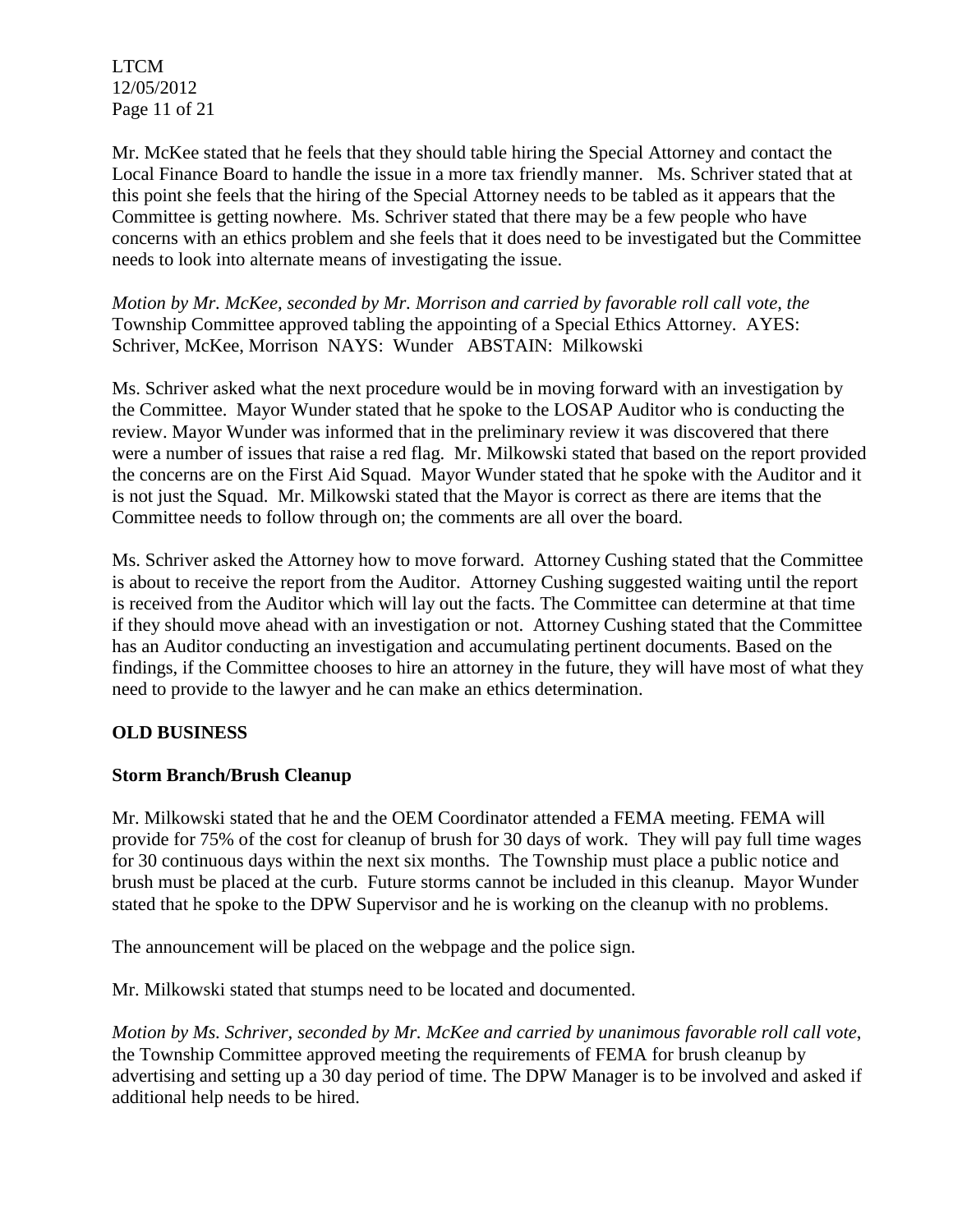LTCM 12/05/2012 Page 12 of 21

# **Lebanon Township Fire Station #1 – Semi Annual Professional Reporting**

Quest Environmental has conducted the Semi Annual Sampling at Fire Station No. 1 and submitted a report to the Committee. The results continue to be favorable. Based on the results, Quest has provided conclusions and recommendations for continued work.

Ms. Schriver recommended that vapor sampling be conducted under the Fire House. Ms. Schriver will follow up by contacting Quest to inquire on the cost associated with the vapor sampling.

# **LOSAP Review Update**

Mayor Wunder stated that he spoke with the Special Auditor today to request a preliminary update on the review being conducted. Mayor Wunder stated that there were comments relative to the prior Squad. The Auditor was informed that the Squad is now defunct and some of the issues may be associated with the final litigation settlement. Mayor Wunder read some of the items listed in the preliminary report provided by the Auditor.

- The Township's LOSAP was approved by referendum in November 1998.
- Auditor needs copies of DLGS approval letters.
- The earliest Participation agreements are dated 12/2/2000.
- Lists from the Fire Department lack a certifying signature of Department representative for all years except 2011.
- Two incidents were found where individuals with fewer than the required 50 points received LOSAP contributions. It appears that 4 new volunteers met the 50 point requirement in 2010 but were excluded from the 2010 Contribution. While we have Enrollment Forms for all other participants we have no enrollment forms for these new volunteers. The same 4 appear to qualify in 2011 as well, but again nothing has been paid for 2011.

# **In Lieu of Resolutions to approve the Certified List**

The Town Clerk was not aware of the requirements and has followed the practice of her predecessor.

- The lists are received from the Fire Department and Rescue Squad.
- The lists are reviewed and posted in both Fire houses and the Town Office for 30 days.
- They are then submitted to Lincoln Financial who sends back a typed list for the LOSAP Contribution. This may happen as late as November.
- The Lincoln Financial list is put before the board for payment approval. (we have requested copies of the minutes to confirm this).

Mayor Wunder stated that in the future LOSAP should be included in the annual Township audit.

## **FEMA – Hazard Mitigation Grant Program Agreement**

Attorney Cushing stated that he reviewed the grant agreement today and feels that it would be beneficial for Ms. Koch to provide the Committee with her understanding of the Grant process. Attorney Cushing stated that there is a grant for \$522,000.00 and there are specific properties that are identified as suitable properties.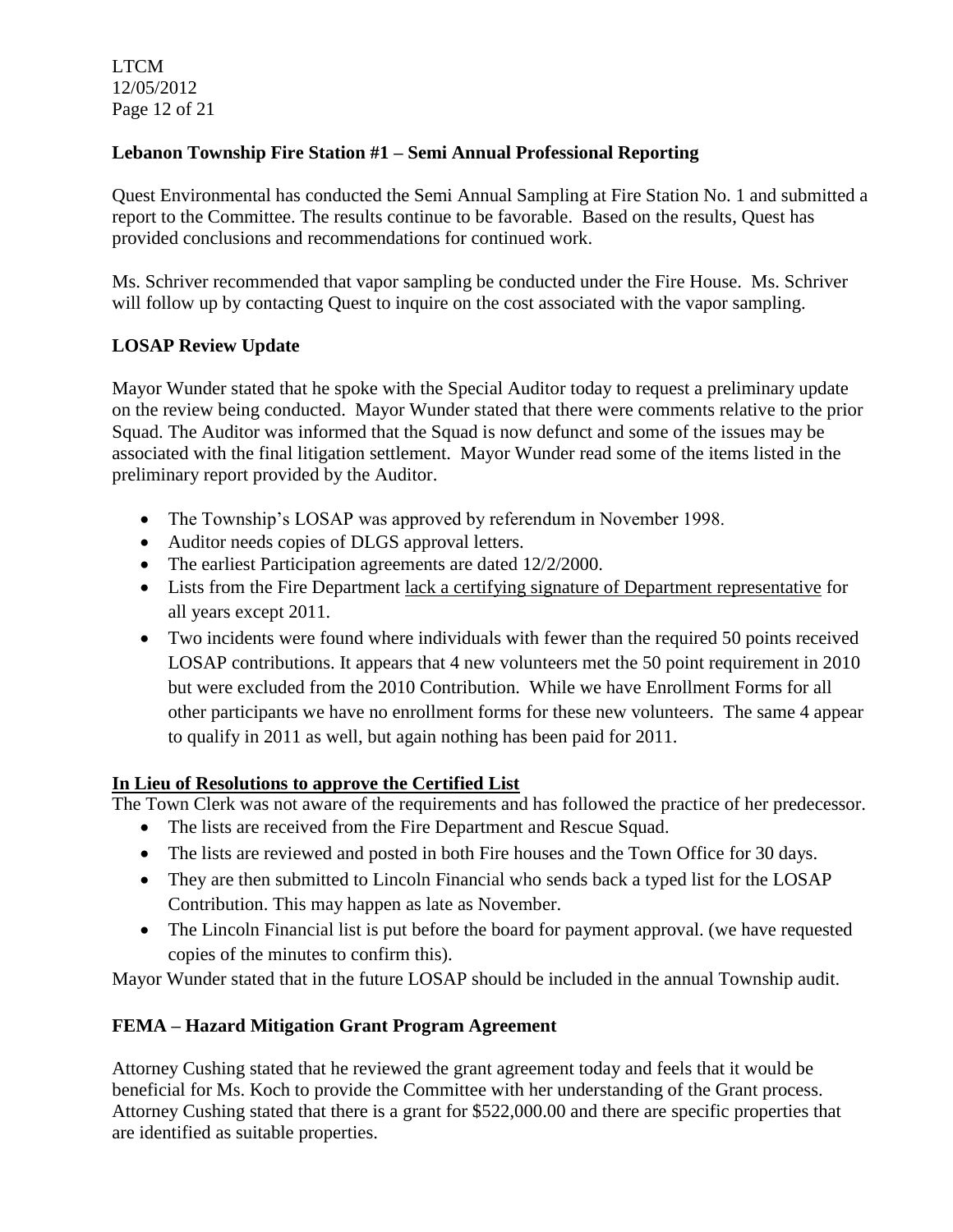LTCM 12/05/2012 Page 13 of 21

Ms. Kathryn Koch of Raritan River Road stated that someone from OEM had made application prior to Steve Risse becoming the Flood Plain Administrator. The Federal Government offers grant money to municipalities to mitigate future storm damage. The hurricane hit and Mr. Risse requested that the effected property owners make application toward the FEMA Grant. The municipality and the homeowners had to make application. The grant provides that the homeowner cannot just fix the storm damage they must remediate the flood condition. Alternately, the Township could buy the property outright and the property owners would vacate. One family on River Road chose this option and four families chose to mitigate the flood potential. One resident raised her home 11ft. off the ground, one tore the house down and rebuilt it at a higher level and another resident would like to elevate his home completely out of the flood zone. Ms. Koch intends to tear her house down and rebuild it at a higher level. Ms. Stokley from FEMA informed the five residents that they are each eligible for \$91,500.00. There are funds remaining possibly for the administration of the grant. Ms. Koch stated that the money has been allocated and is available. Ms. Stokley informed Ms. Koch that if the residents begin construction they are no longer eligible for the grant. The residents cannot proceed until the Township signs the grant documents. Ms. Koch stated that Mr. Risse is supposed to administer the grant program and he determines how the money is allocated. Ms. Koch stated that the property owners ICC Insurance coverage is considered matching funds for the grant.

Attorney Cushing stated that the Township is responsible for overseeing the grant process. Attorney Cushing stated that it is obvious that Mr. Risse must administer the grant. Attorney Cushing stated that he is not sure if the grant funds cover administrative costs. Attorney Cushing stated that it is very important that the grant be executed correctly because the Township will be held responsible and will need to indemnify the State if the grant is not carried out correctly. Attorney Cushing stated that he would also like to see an agreement in place between the Township and Mr. Risse indicating what his role will be and what functions he will carry out. The Committee should also have some idea as to the cost.

Attorney Cushing stated that the grant document is standard and the Committee will not have the option to change it. Attorney Cushing noted that he does feel that a process needs to be created so the Committee knows that the process will be administered correctly and carried out by the proper professional.

Mr. Milkowski asked about the bidding process and if the Township will have to pick up the soft costs. Attorney Cushing stated that based on Ms. Koch's comments it appears that the hiring of contractors is up to the homeowner. Attorney Cushing stated that he has questions regarding the language in the grant documents and additional discussions need to be had with Mr. Risse relative to such. Ms. Koch stated that she must hire contractors who comply with the requirements. Mr. Milkowski stated that he is concerned with the house that is being demolished as the property is awarded to the State and then given to the Township. Attorney Cushing stated that he is concerned with the Township having to comply with the bidding laws because the money is coming in and being paid out by the Township.

Attorney Cushing noted that there are a few questions out there and he feels that Mr. Risse should come to the next meeting. He would also like the opportunity to discuss the matter with him.

Mr. Milkowski stated that he does not want to hold the process up, however the Township needs to be protected. Ms. Schriver stated that she would like to see a list of questions given to Mr. Risse for him to comment on at the next meeting.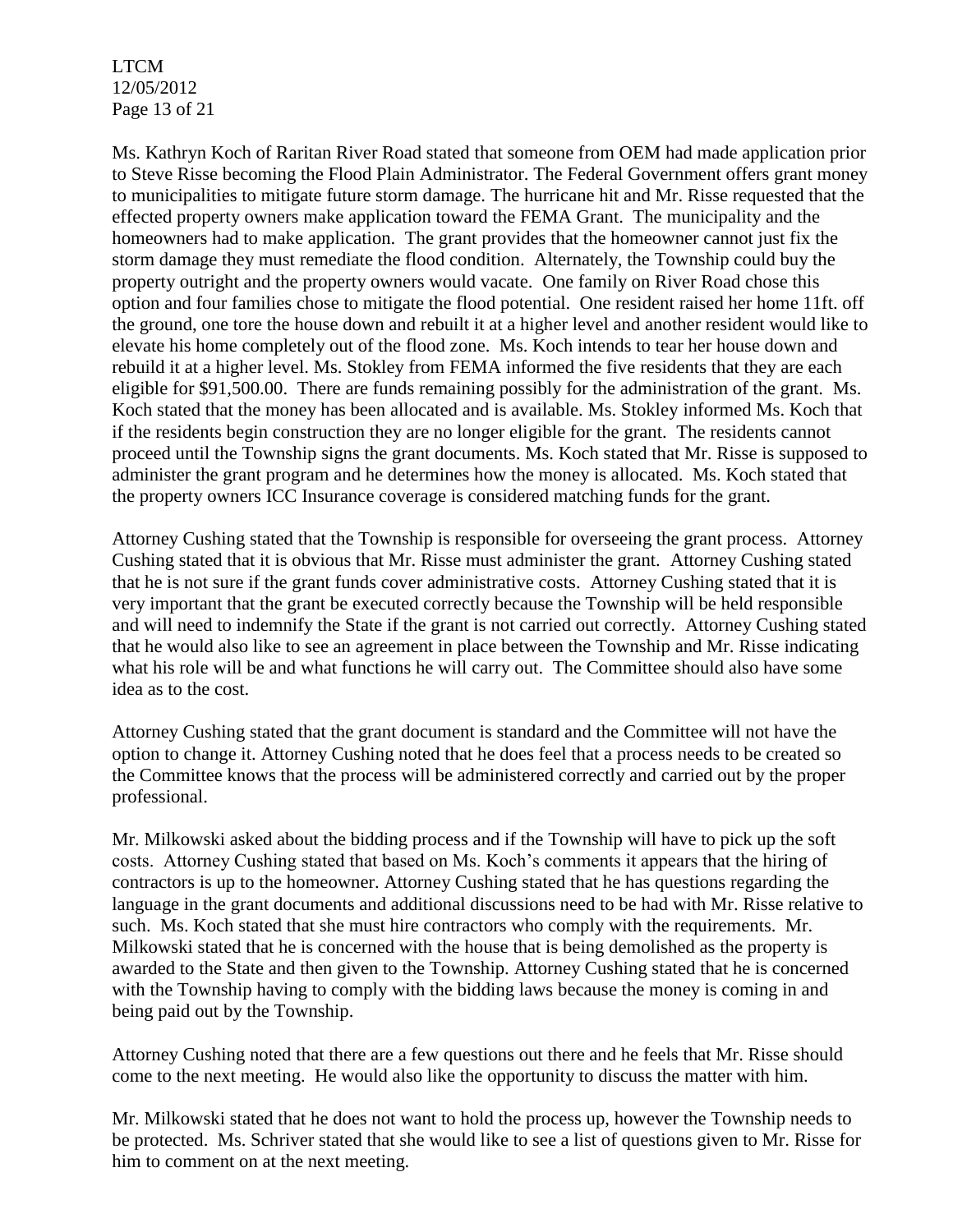LTCM 12/05/2012 Page 14 of 21

The Committee authorized Attorney Cushing to speak to anyone necessary to obtain the information he needs on the grant application.

## **LTEOS Correspondence Proposal – To New Jersey Water Supply Authority**

The Environmental Open Space Commission composed a letter to be sent to the New Jersey Water Supply Authority relative to their objection to the Eastern Concrete's application for an increased water diversion.

Mr. Milkowski stated that the Quarry ordinance was provided to the Planning Board for their comments. The Board feels that there is language in it that does not cover the Township's situation at this time. The Board would like more time to review the ordinance to provide comments to the Committee. Attorney Cushing will speak to the Planner as needed.

*Motion by Mr. McKee, seconded by Ms. Schriver and carried by favorable roll call vote*, *the* Township Committee approved the letter to be sent to the NJWAS on behalf of the Township. AYES: Schriver, Wunder, McKee, Morrison ABSTAIN: Milkowski

## **Gail Glashoff Correspondence- Rehab Loan – Approved September 19, 2012**

Ms. Glashoff sent a letter to the Committee stating that Deegan Brothers had to conduct additional work on a roof that was approved for a COAH Rehab loan on September 19, 2012. The Construction Code Official Charlie Rogers looked at the roof and reviewed the invoice for the additional cost of \$700.00 and he had no concerns with the additional work or the itemized bill. The total cost for the rehab is now \$4500.00.

*Motion by Mayor Wunder, seconded by Mr. Milkowski and carried by unanimous favorable roll call*  vote, the Township Committee approved the proposal from Deegan Brothers for an additional \$700.00 worth of work for the roof repairs. The total cost for the roof repair is \$4500.00.

## **DPW Garage Paving**

Mr. Milkowski stated that before any paving is done, proof rolling should performed. This is done by driving a loaded tandem around the area that is going to be paved. This checks to see how stable the ground is. Mr. Milkowski stated that when the proof rolling was conducted he was present along with the Township Engineer and the Architect. There were three small spots and one large spot located. The contractor took care of the spots and another proof rolling determined that it was substantially better. The recommendation of the Engineer is to put down the base at this time and to hold off with the final coat until Spring. At that time if there are spots that were not caught, they can be repaired and the top coat can be applied. Mr. Milkowski stated that if it is decided to wait until Spring the Township will use their personnel to line up the Co-op that does paving for the Township. Mr. Milkowski spoke to Warren Gabriel and he has no problem with making the arrangements. The Co-op will do the paving and the amount will be deducted from the contractor's bill. Mr. Milkowski stated that another letter is expected from the Engineer as there are a few "birdbath" spots which are low areas where the water sits. Mr. Milkowski stated that if there are "birdbaths" they are usually located around the catch basins. When the base is put down the catch basins will be two inches higher than the surface so the water will accumulate there. The Engineer will have the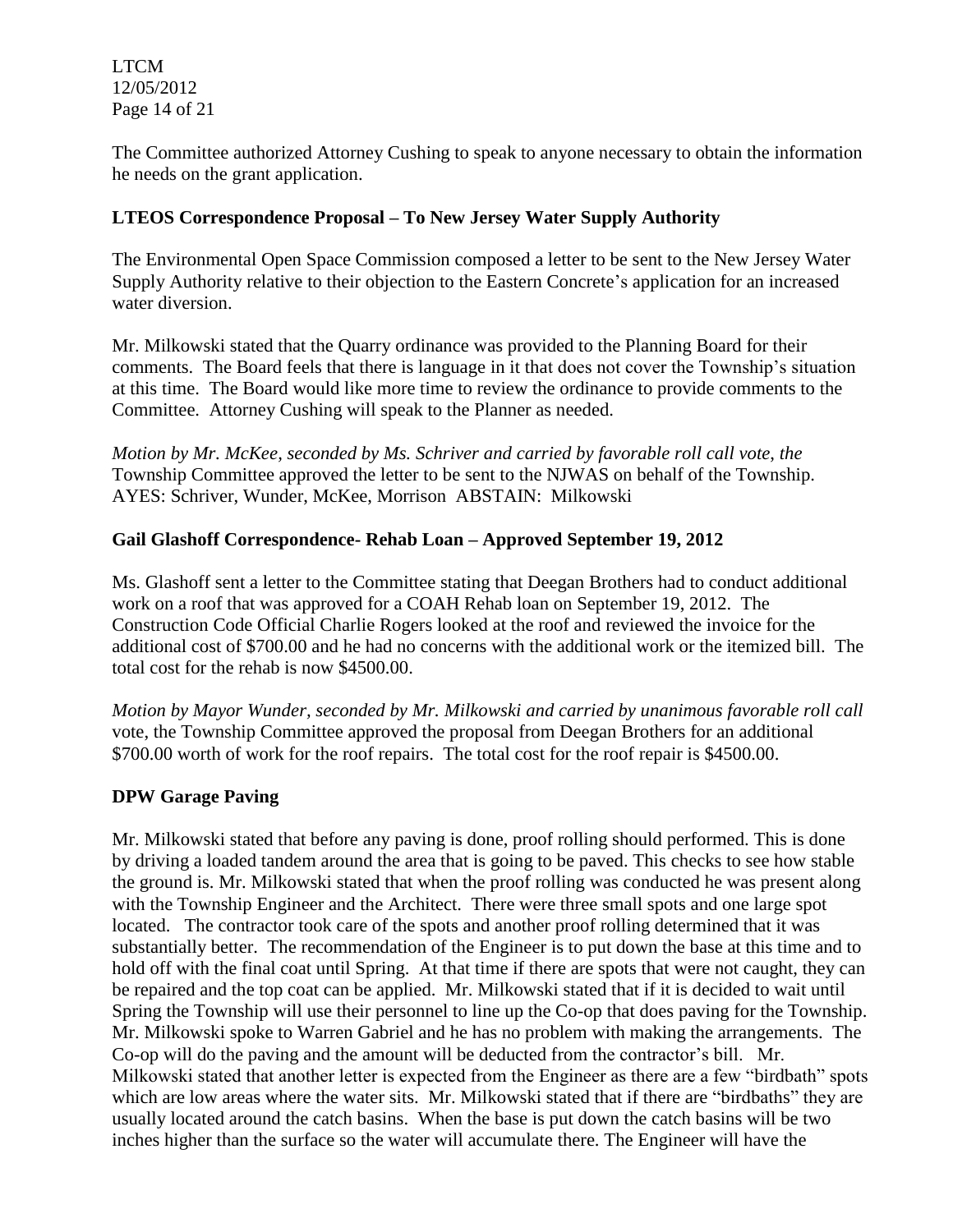LTCM 12/05/2012 Page 15 of 21

contractor address the problem either now or in the Spring. The contractor has agreed to hold off on the topcoat and removed his equipment from the site.

*Motion by Mr. Milkowski, seconded by Ms. Schriver and carried by unanimous favorable roll call*  vote, the Township Committee authorized the DPW Manager to make the arrangements to have the topcoat applied in the Spring. The contractor is responsible to make any repairs to the base if needed.

## **Clinton EMS – Billing Update**

Clinton EMS has submitted a bill to the Township for the temporary night/weekend contract from June 10, 2012 through September 2, 2012. The estimated shortfall to date is \$38,700.00 with the current shortfall outstanding, as of 12/05/2012, at \$5,974.18. The next and final installment will be billed on January 10, 2013 for the remaining shortfall. Based on the current figures it is anticipated that the bill will be between \$5,000.00 and the current \$5,974.18.

## **CWA Correspondence – Accepting Final Draft of CWA Contract**

The CWA Local has approved the proposed contract and is willing to execute once in final form.

## **NEW BUSINESS**

## **Gail Glashoff Correspondence – Rehab Loan for New Roof**

Ms. Glashoff has received an application for a COAH Rehab Loan to replace a roof. Two quotes were received. The Committee reviewed the two quotes and raised concerns with the cost of the plywood. The Clerk will speak to the Construction Code Official for clarification on the proposal.

## **Fire Chief Ed Shaffer – Fire Station Generator**

Mayor Wunder stated that he believes that the generator at the Municipal Offices has a 600 amp capability. The Cell Tower requires 200 amps, leaving the Township building with 400 amps. Mayor Wunder stated that it may be possible to hook the Fire Department into the generator also. Mr. Milkowski stated that it needs to be determined what the Township building needs. Mr. Mark Laul agreed to look into the possibility of sharing the generator.

## **EJ Skidmore 11/15/2012 OPRA Request**

Attorney Cushing stated that Mr. EJ Skidmore had placed an OPRA request to obtain a copy of the letter that Attorney Cushing wrote to the Committee regarding the response from the Local Finance Board on the ethics matter. Attorney Cushing stated that normally communications between the Attorney and the Committee fall under Attorney Client Privilege and his firm would normally insist that it is adhered to. It is important to not waive that confidentiality however the question of a waiver is up to the Committee. It is suitable for the Committee to waive the privilege when they feel that it is acceptable to do so. Attorney Cushing stated that there is nothing completely confidential in the letter and it is an area of public interest. The Committee can authorize the release of the letter if they choose to however it will not set a precedent in future requests.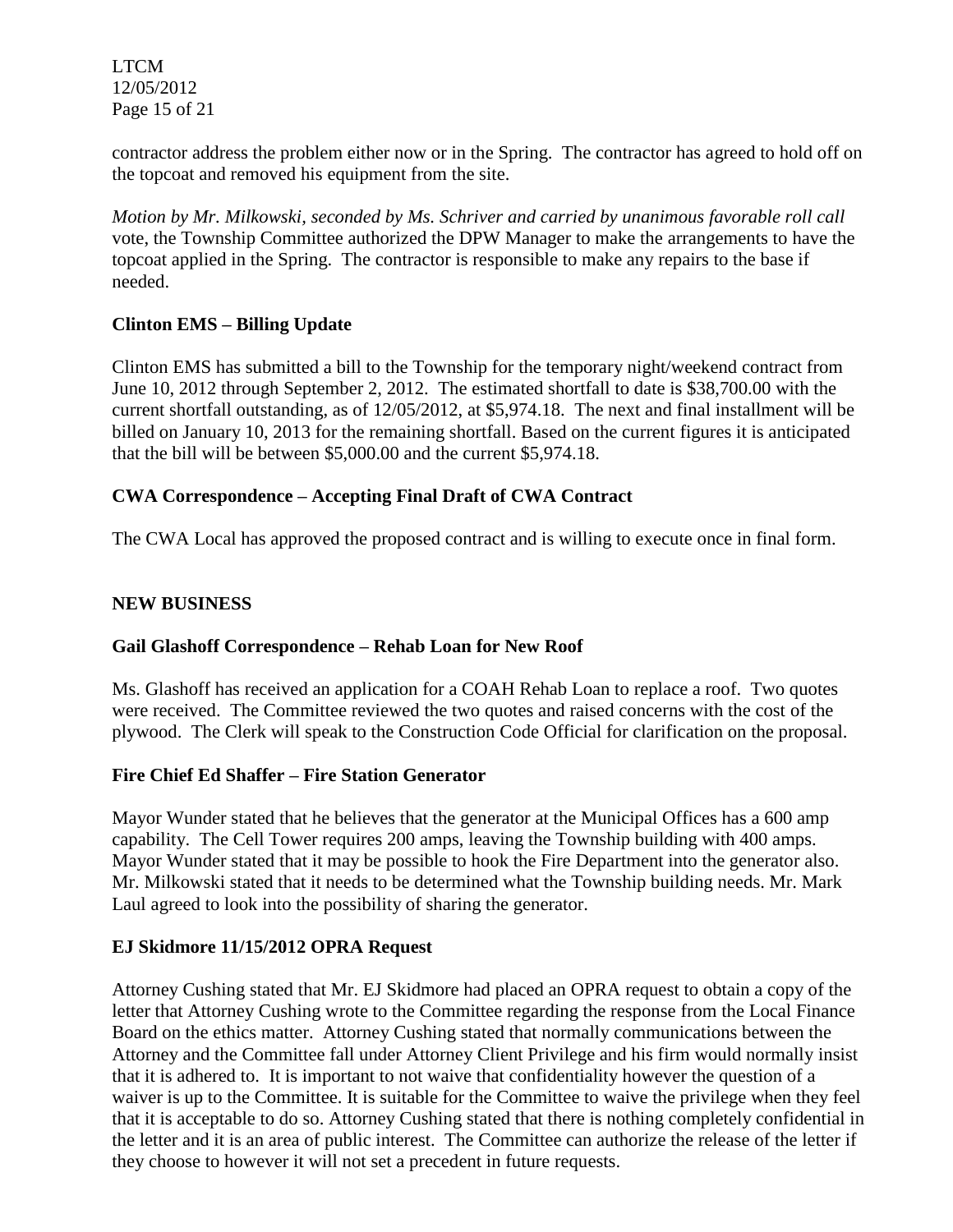LTCM 12/05/2012 Page 16 of 21

*Motion by Ms. Schriver, seconded by Mr. Morrison and carried by favorable roll call vote*, *the* Township Committee authorized the release of Attorney Cushing's letter to the Township Committee as requested by Mr. EJ Skidmore in his 11/15/2012 OPRA request. AYES: Schriver, Wunder, McKee, Morrison ABSTAIN: Milkowski

### **Schedule 2013 Reorganization Meeting**

*Motion by Ms. Schriver, seconded by Mr. Milkowski and carried by unanimous favorable roll call*  vote, the Township Committee scheduled the 2013 Re-organization meeting for January 2, 2013 at 6:00 p.m.

## **Approve Raffle Application – PTSO Voorhees High School Inc.**

*Motion by Ms. Schriver, seconded by Mr. Milkowski and carried by unanimous favorable roll call*  vote, the Township Committee approved a raffle application for PTSO Voorhees High School Inc. for an event to be held on January 25, 2013.

#### **Approve Bingo Application – PTSO Voorhees High School Inc.**

*Motion by Ms. Schriver, seconded by Mr. Milkowski and carried by unanimous favorable roll call*  vote, the Township Committee approved a bingo application for PTSO Voorhees High School Inc. for an event to be held on January 25, 2013.

#### **Legal Opinion – Committeeman McKee Recusal**

Mayor Wunder stated that based on the discussions had earlier in the meeting, he questions how the issues cannot follow the new Committee in the future without some sort of investigation being conducted. Mr. McKee stated that is what Mr. Milkowski suggested; the entire Committee should be investigated.

## **COMMITTEE REPORTS**

**Committeewoman Schriver** - Ms. Schriver stated that she is still working on two grant applications.

**Deputy Mayor Milkowski-** Mr. Milkowski stated that there was a Planning Board meeting last night. The quarry ordinance was discussed. The Re-organization meeting is scheduled for January 15, 2013. The Highlands is close to being finalized; there is discussion on changing some models so there is a small delay.

**Mayor Wunder-** Mr. McKee will be relieving the Mayor of his position on the Court Committee. Mr. McKee stated that Attorney John Gallina will be representing the Township relative to the Court matter as Attorney Cushing has a conflict. There are matters that need to be approved by the Committee at the next Township meeting.

**Committeeman McKee**- Mr. McKee has nothing to report at this time.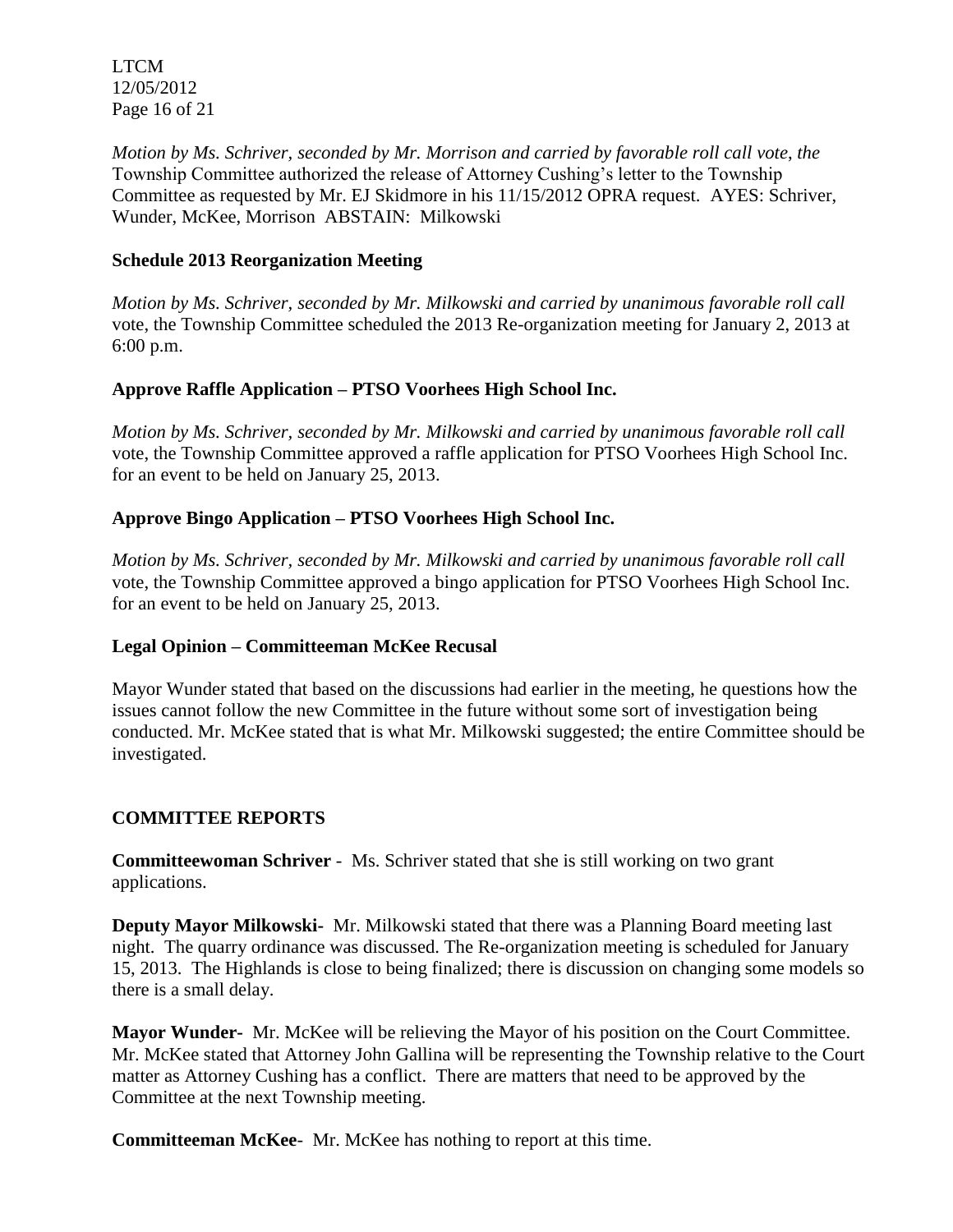LTCM 12/05/2012 Page 17 of 21

**Committeeman Morrison –** Mr. Morrison stated that the Police and Fire are up to date.

## **PRESENTATION OF VOUCHERS**

Committee Members provided a description of vouchers exceeding \$1000.00.

*Motion by Ms. Schriver, seconded by Mr. Milkowski and carried by unanimous favorable roll call*  vote, the Township Committee approved the December 5, 2012 bill list in the amount of \$309,040.32.

## **CORRESPONDENCE**

a. Highlands Water Protection/Planning Council – Final Adopted Plan Conformance - Complete

# **PUBLIC COMMENTS**

*Motion by Ms. Schriver, seconded by Mr. McKee and carried by unanimous favorable roll call vote,* the Township Committee opened the Public Comment portion of the meeting.

Mr. EJ Skidmore thanked Mr. McKee for his honesty regarding his friendship with Mr. Milkowski and for reminding him of the wonderful things Lebanon Township has to offer and the way everyone takes care of each other as neighbors. Mr. Skidmore stated that there is not a day that goes by that he does not think about it. Mr. Skidmore stated that unfortunately the Ethics Law does not distinguish the difference between Lebanon Township and other municipalities. Mr. Skidmore stated that in his opinion Mr. McKee violated the law this evening. Mr. Skidmore stated that he is surprised that Mr. McKee and Mr. Milkowski asked what the exact complaints were against Mr. Milkowski. As he recalled, Attorney Cushing's letter stipulated complaints. Mr. McKee stated that there is a two prong issue. Mr. Skidmore stated that after the LOSAP issue developed and the Fire Department brought it to the Committee for a possible resolution the issue was taken into closed session. A letter requested that the Local Finance Board investigate Mr. Milkowski's participation in the discussions in the closed session. Mr. Skidmore said that this included multiple occasions of this happening. Mr. Skidmore stated that the second letter addressed a statue which states that an elected official is banned from having an elected or appointed position of authority in an organization that receives funds from the Governing Body in which he sits. The Board was asked to investigate this matter as Mr. Milkowski was in charge of the LOSAP issue for the Fire Department.

Mr. McKee questioned whether or not, when you are in a position to authorize yourself funds, if the funds are no more than anyone else, is it against ethical boundaries. Attorney Cushing stated that there is a statue that states that Fire Department or Rescue Squad members cannot vote on matters that pertain to a Fire Department they are a member of. Attorney Cushing noted that in addition to the statute there is a Local Finance Note that says that if you are a member of the Fire Department you cannot even discuss matters that pertain to the Department. This is the conflict that exists for a Governing Body member who is also a member of the Fire Department. Attorney Cushing stated that in regard to Mr. McKee's comments; if there is a general application members can vote, however; if it pertains to a member, more specifically, then it is not a good idea. Mayor Wunder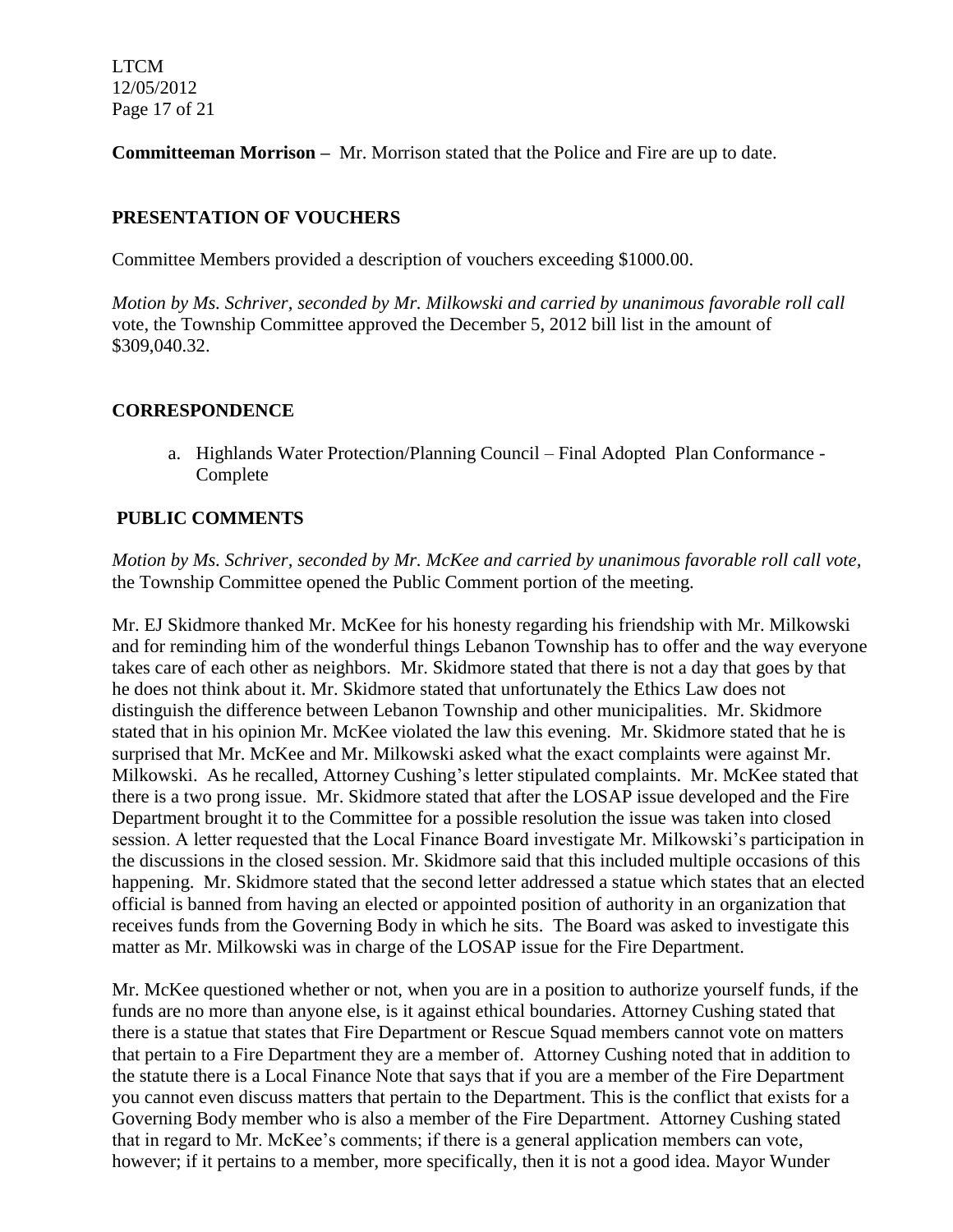LTCM 12/05/2012 Page 18 of 21

stated that when he resigned from the Rescue Squad his attorney sent a letter to the Committee. In the letter the attorney stated that Mayor Wunder could not vote on the LOSAP issue as it was something he was benefiting from.

Mr. Skidmore stated he feels that Mr. Milkowski should have discussed this matter when the letters were made public and discussed at a Committee meeting. Mr. Skidmore feels that Mr. Milkowski's actions in initiating discussion this evening was unethical and intended exclusively for the purposes of sidetracking the vote to hire the Special Attorney. Mr. Skidmore stated that he has no personal interest in the matter he just wants his government to run properly and fairly. Mr. Skidmore informed the Committee of the option to put together a Local Ethics Board.

Mr. McKee stated that in attending an ethics class he leaned that ethical boundaries are different and do not work the same for everyone. Mr. McKee stated that he thought that it might be a good idea to have an ethics workshop for the Committee. Attorney Cushing stated that there are 20 municipalities in the State who have had Local Ethics Boards. Most towns have found that it does not work well as it is expensive to maintain. The State will take care of ethics if you provide the proper information. If the Township had a Local Board factual information would still need to be provided to them. Attorney Cushing stated that to establish a Local Ethics Board in a Township this size would cause more political problems than they have right now.

Attorney Cushing stated that he does not feel that friendship disqualifies members from voting. In the general accepted practice there are four categories of ethics violations: A direct business interest, an indirect business interest, direct and indirect personal interest. Attorney Cushing stated that he believes that people are friends and in his opinion it takes a much deeper issue for a violation. Attorney Cushing stated if someone wants a deeper analysis he would have to do a written opinion on the question. He would obtain facts from everyone and then apply the law to them. Attorney Cushing stated that friends sit on Committees, however; if an individual is so close that they are affiliated in a business relationship with someone or they lose objectivity due to closeness then it could cause a conflict. Attorney Cushing stated that the degree of objectivity is the question. Attorney Cushing stated that the appearance of conflict is not a test. Appearance is important but there needs to be facts to have a true conflict.

Mr. Victor Hoffman stated that he does not see a conflict in Mr. McKee and Mr. Milkowski meeting as Attorney Cushing stated that it was acceptable. Mr. Hoffman asked Mr. McKee and Mr. Milkowski if they were friends before becoming Committeemen and if they will be friends after they leave the Committee and they stated yes. Mr. Hoffman asked Ms. Schriver if she served on the Committee with friends. Ms. Schriver stated that she was not friends with Committee people prior to them sitting on the Committee but became friendly with other Committee members during their terms. Mr. Hoffman stated that he sees no problem with Committee members being friends. Mr. Hoffman asked Mr. Milkowski about the history of LOSAP in the Township. Mr. Milkowski stated that LOSAP was established in 1998 and started in 1999. A list of names of those who qualified had to be submitted. Then there had to be a qualifying year. The following year is the first year the contribution was made. Mr. Hoffman stated that the worst problem he sees is that the qualifying year is not valid. Mr. Milkowski stated that originally the qualifying years was set up by Lincoln Financial and they called it the qualifying year. The Fire Department then carried it through from that day forward. Mr. Milkowski stated that he provided a list to the Clerk on Fire Department letterhead stating the Fire Department members who met the qualifications for the contributions for the year. More recently a list is provided by Lincoln Financial with all members listed in the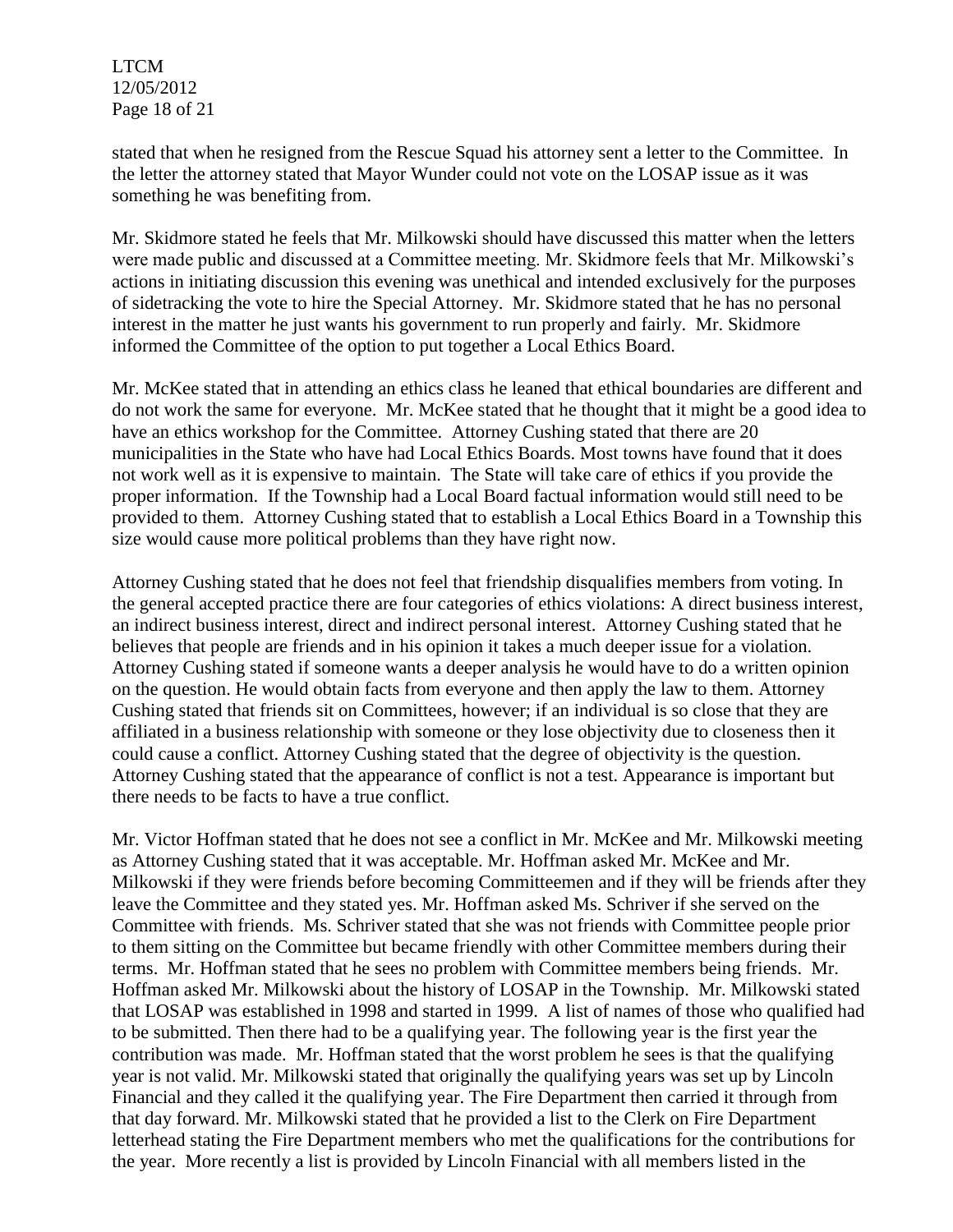LTCM 12/05/2012 Page 19 of 21

program; a yes or no needs to be placed by each member's name who qualifies for that year or not. The list is provided to the Clerk and posted for 30 days. The Clerk said that the list is then sent to Lincoln Financial who processes the invoice. The invoice comes back to the Township; a voucher is processed and approved by the Committee at a meeting on the bill list. Mr. Hoffman asked who actually oversees the list. Mr. Milkowski stated that he receives a list of the each member's, past year, activities from the Chief. From the list, the points are accumulated. Mr. Milkowski stated that the final list is posted at the Fire House. Mr. Hoffman asked if Mr. Milkowski was ever the Chief during the years in which LOSAP was in place. Mr. Milkowski stated that he was not. Mr. Hoffman stated that possibly the Chief needs to be questioned as to why he would provide the names of these members to Mr. Milkowski. Mr. Milkowski stated that he took the Chief's records. There were logs and the Chief would total the logs up. Mr. Milkowski stated that he is only passing on the information he was provided with. Mr. Milkowski stated that there were two years in which he had to review the records to accumulate the logs as the Chief, at that time, was lax in preparing the reports. Mr. Hoffman asked if it was correct that no payment was made in 2011. Mr. Milkowski said yes. Mr. Milkowski stated that another Fire Department member took over administrating LOSAP for the Fire Department in 2011 because the Township Attorney advised him that he should no longer continue with it. Mr. Hoffman stated that he feels that there may be many people who might be guilty of misconduct such as the Committee for not checking, Clerks who have not questioned, Fire Chiefs who just submit the report and possibly Mr. Milkowski for not checking. Mr. Hoffman stated that it is wrong to put the liability on one person. Mr. Hoffman suggested checking on all as they all had a hand it the matter. Ms. Schriver stated that when the forms are completed you have faith in the organization that they are providing the correct facts. Ms. Schriver stated that there is no way for her to know who participated in what. Mr. Hoffman said that it is up to the Chief so why is Mr. Milkowski wrong if he is just following recommendations from the Chief. He is just given names and follows through with it. Mr. Hoffman questioned why Mr. Milkowski is being crucified.

Mr. Hoffman asked if the 30 days for brush clean up includes just work days. Mr. Milkowski stated that they are 30 continuous days but will check to see.

Mr. Hoffman thanked everyone for attending the tree lighting this evening.

Mr. Skidmore stated that he has reviewed the Committee meeting minutes from 1998-2000. The LOSAP resolution was passed in November of 1998. In April 1999, Committeewoman Swan was asked whether LOSAP would come in effect in 1998 or 1999. Her response was that it would be effective in 1999. On November 3, 1999, Committeewoman Swan made a report to the Committee stating that the Committee would not have to be concerned with any money in the 1999 budget for LOSAP because payments would come out of the 2000 budget because the procedure requires that the names eligible for LOSAP be submitted by December of 1999 for payment to be made in 2000. The 2000 budget had line items for the year 2000 and 2001 LOSAP payments. Mr. Skidmore stated that this is an indication that the Committee, at that time, expected for LOSAP to become effective and members to receive money from the year 1999. Mr. Skidmore noted that Mr. Milkowski stated that Lincoln Financial authorized the qualifying year requirement. Mr. Skidmore stated that hopefully there will be records to establish the matter. Mr. Milkowski stated that the program needed to be submitted to the IRS for approval. Lebanon Township was used by Lincoln Financial as a test for the State Program so that may have been the need for the qualifying year. Mr. Skidmore stated that Mr. Milkowski stated that Firemen were assigned points in order to become eligible for LOSAP however it is his understanding that the actual LOSAP process is a two point process. It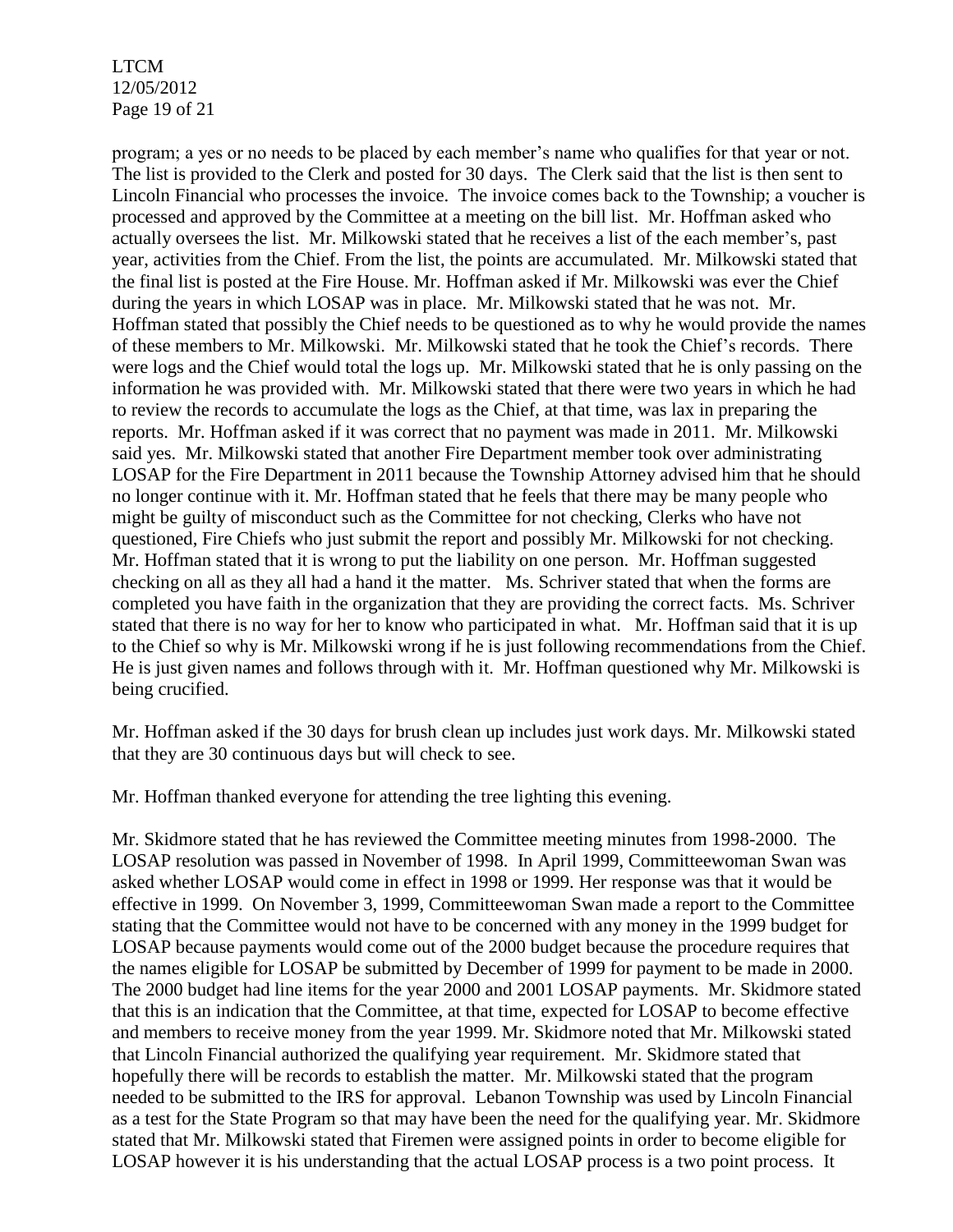LTCM 12/05/2012 Page 20 of 21

requires active duty in the organization and it requires the accumulation of points in accordance with the schedule in the ordinance. Mr. Milkowski stated that a fireman needs to be an active member and needs to accumulate 50 LOSAP points annually to qualify. Mr. Skidmore stated that the Fire Department by-laws define "active duty" specifically for the purpose of LOSAP as attending 30% of the Fire Department efforts. Mr. Milkowski stated that in the by-laws "active duty" is not specific to LOSAP and it is 35% that qualifies a member as active. Mr. Skidmore stated that Mr. Milkowski told Mr. Hoffman that the Fire Chief provided him with all of the numbers needed for LOSAP. Mr. Skidmore asked Mr. Milkowski who established attendance. Mr. Milkowski stated that the Chief prepares the report. Mr. Skidmore asked who assigns the LOSAP points. Mr. Milkowski stated that he assigns the points. Mr. Skidmore asked who develops the list that is provided to the Clerk for submission to Lincoln Financial. Mr. Skidmore asked that according to the Fire Department by-laws what is considered an active member. Mr. Milkowski stated that an active member must have 35% of all activities. Mr. Skidmore stated that the information given to Mr. Hoffman was not accurate as there are two aspects to LOSAP, point accumulation according to participation and point accumulation according to active duty status. Mr. Milkowski stated that case law provided to him states that if a person accumulated the LOSAP points, regardless of the percentage, he should be granted the LOSAP payment. The town retracted a payment from two of the officers as they did not accumulate the percentages. The matter went to Court and the decision was turned around. Mr. Milkowski stated that if a person accumulates the points they receive that LOSAP contribution.

*Motion by Mr. Milkowski, seconded by Ms. Schriver and carried by unanimous favorable roll call*  the Township Committee closed the public comment portion of the meetings.

*Motion by Mr. McKee, seconded by Mr. Morrison and carried by unanimous favorable roll call vote*, the Township Committee approved Resolution No. 106-2012 and convened in executive session at 9:46p.m.

#### **TOWNSHIP OF LEBANON RESOLUTION NO. 106-2012**

BE IT RESOLVED by the Mayor and Township Committee of the Township of Lebanon, that in compliance with N.J.S.A. 10:4-12, this meeting will be closed to the Public to discuss the following matters:

> Legal Matter – Bequest to First Aid Squad Legal Matter – Planning Board Pending Litigation - Hyland

The Township Committee reconvened the Regular Committee meeting at 10:15 p.m.

Attorney Cushing stated that during the executive session the Township Committee discussed pending litigation with a resolution of the Hyland matter, a question as to where the Committee is going with a bequest that was made to the prior First Aid Squad and an issue regarding the advice of the Attorney.